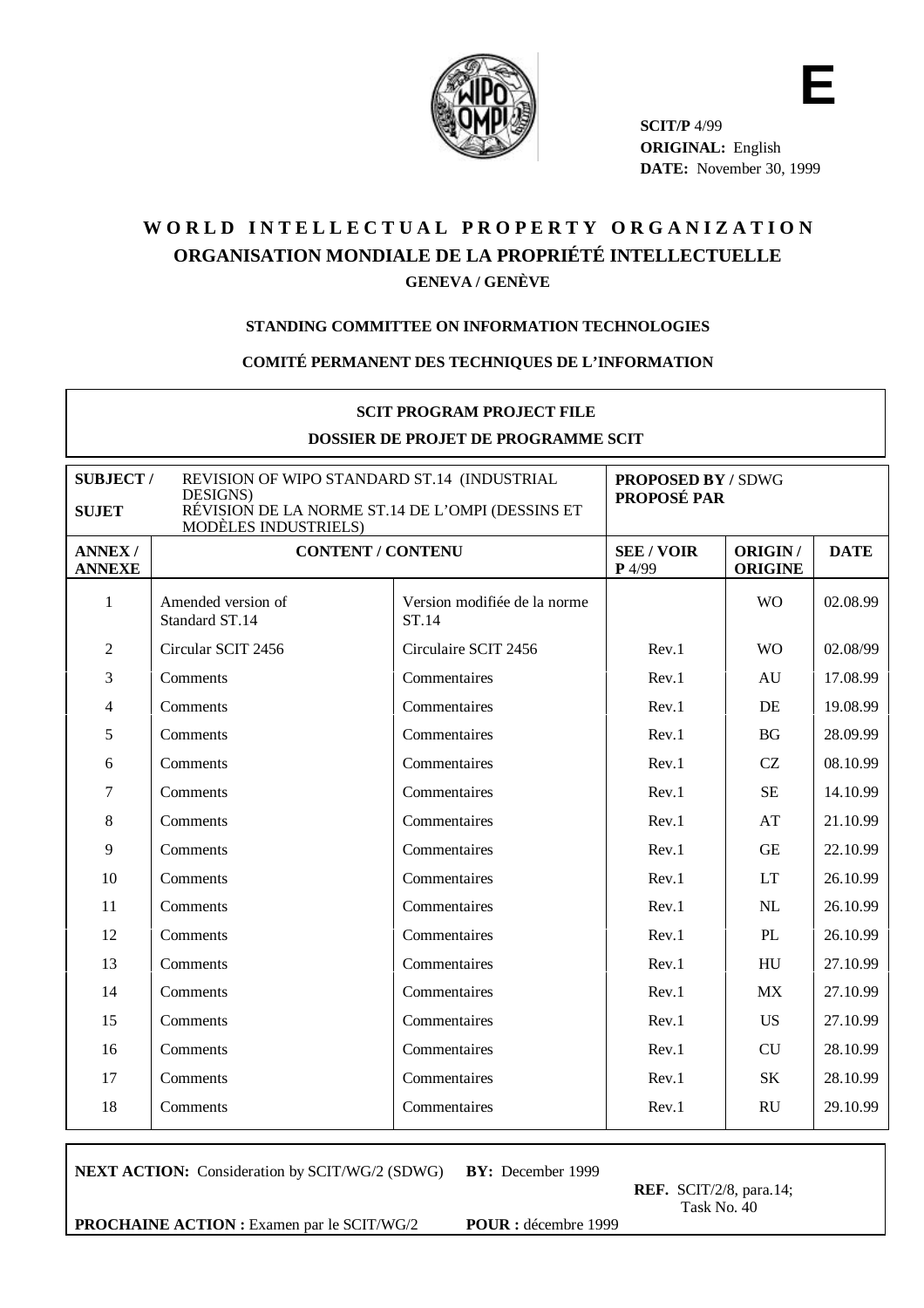# SCIT/P 4/99 Rev.1 page 2

| ANNEX /<br><b>ANNEXE</b> | <b>CONTENT / CONTENU</b>       |              | <b>SEE / VOIR</b><br>$\mathbf{P}$ 4/99 | <b>ORIGIN/</b><br><b>ORIGINE</b> | <b>DATE</b> |
|--------------------------|--------------------------------|--------------|----------------------------------------|----------------------------------|-------------|
| $19\,$                   | $\label{comm} \text{Comments}$ | Commentaires | Rev.1                                  | $\mathop{\hbox{\rm ES}}$         | 05.11.99    |
|                          |                                |              |                                        |                                  |             |
|                          |                                |              |                                        |                                  |             |
|                          |                                |              |                                        |                                  |             |
|                          |                                |              |                                        |                                  |             |
|                          |                                |              |                                        |                                  |             |
|                          |                                |              |                                        |                                  |             |
|                          |                                |              |                                        |                                  |             |
|                          |                                |              |                                        |                                  |             |
|                          |                                |              |                                        |                                  |             |
|                          |                                |              |                                        |                                  |             |
|                          |                                |              |                                        |                                  |             |
|                          |                                |              |                                        |                                  |             |
|                          |                                |              |                                        |                                  |             |
|                          |                                |              |                                        |                                  |             |
|                          |                                |              |                                        |                                  |             |
|                          |                                |              |                                        |                                  |             |
|                          |                                |              |                                        |                                  |             |
|                          |                                |              |                                        |                                  |             |
|                          |                                |              |                                        |                                  |             |
|                          |                                |              |                                        |                                  |             |
|                          |                                |              |                                        |                                  |             |
|                          |                                |              |                                        |                                  |             |
|                          |                                |              |                                        |                                  |             |
|                          |                                |              |                                        |                                  |             |
|                          |                                |              |                                        |                                  |             |
|                          |                                |              |                                        |                                  |             |
|                          |                                |              |                                        |                                  |             |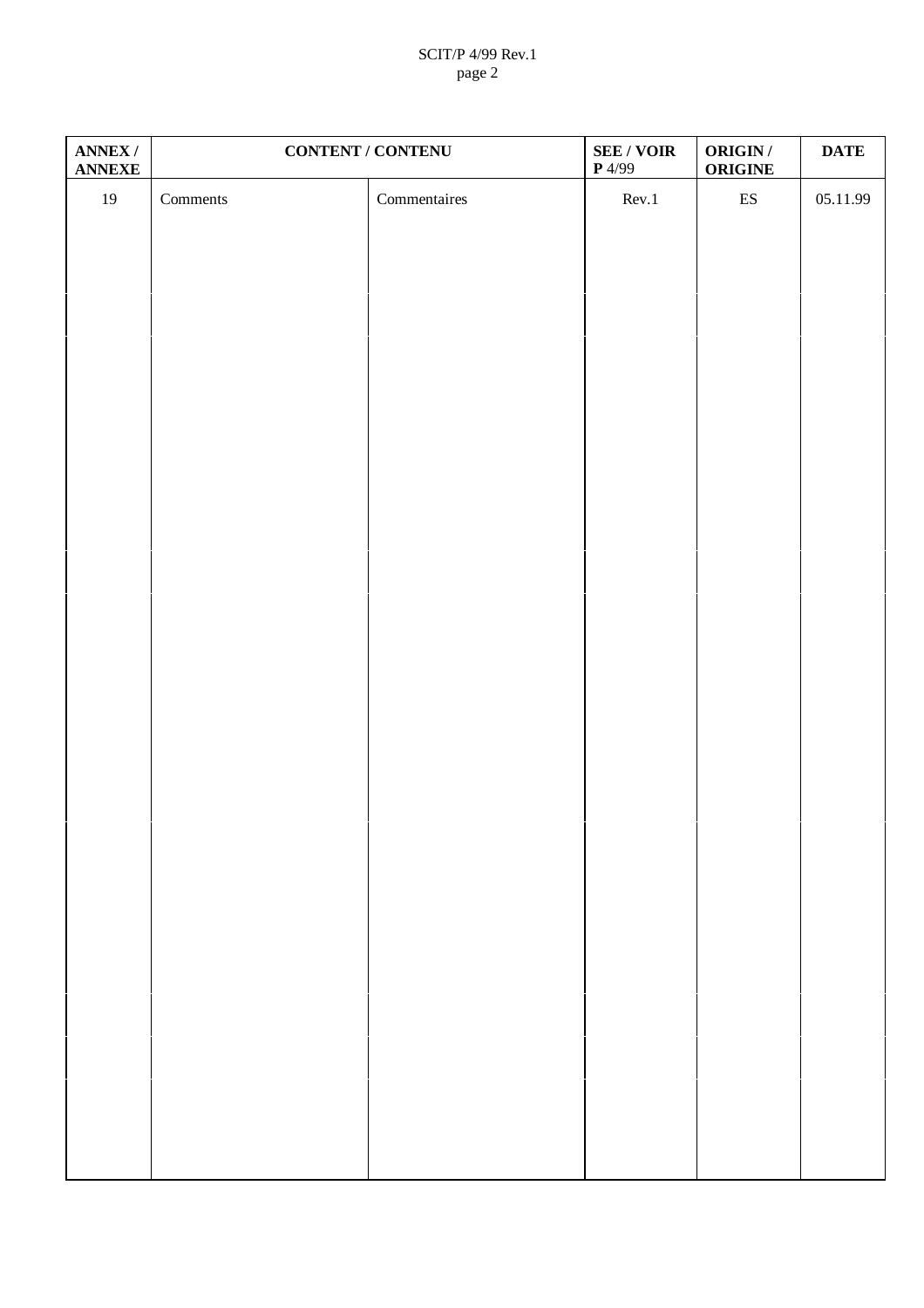ANNEX 2

**WORLD INTELLECTUAL PROPERTY ORGANIZATION** 

世界知识产权组织

**ORGANIZACION MUNDIAL** DE LA PROPIEDAD INTELECTUAL

> C. SCIT 2456 03

**ORGANISATION MONDIALE** DE LA PROPRIÉTÉ INTELLECTUELLE

المنظمة العالمية للملكية الفكرية

ВСЕМИРНАЯ ОРГАНИЗАЦИЯ ИНТЕЛЛЕКТУАЛЬНОЙ СОБСТВЕННОСТИ

August 2, 1999

Re: Citation of industrial property documents other than patent documents within WIPO Standard ST.14 (Task No. 40)

\_\_\_\_\_\_\_\_\_\_\_\_\_\_\_\_\_\_\_\_\_\_\_\_\_\_\_\_\_\_\_\_\_\_\_\_\_\_\_\_\_\_\_\_\_\_\_\_\_\_\_\_\_\_\_\_\_\_\_\_\_

Madam, Sir,

During its second session, the SCIT Plenary considered a proposal by the Standards and Documentation Working Group (SDWG) relating to the citation of industrial property documents other than patent documents. The SCIT Plenary agreed to create Task No. 40 with the following wording:

"Investigate whether provisions on how to cite industrial property documents other than patent documents, such as industrial design documents, should be given under Standard ST.14"

and to assign the Task to the SDWG. (See paragraph 14 of document SCIT/2/8.)

The present version of Standard ST.14 (which was adopted by the SCIT Plenary on February 12, 1999) contains provisions on how to cite patent documents and non-patent literature. The International Bureau assumes that patent examiners of I.P. Offices would prefer expanding the scope of Standard ST.14 to also cover industrial design documents, rather than elaborating a new WIPO Standard to provide guidance on the citation of the said documents. The International Bureau favors having one source to be consulted by patent examiners when looking for provisions applicable to the citing of documents.

/...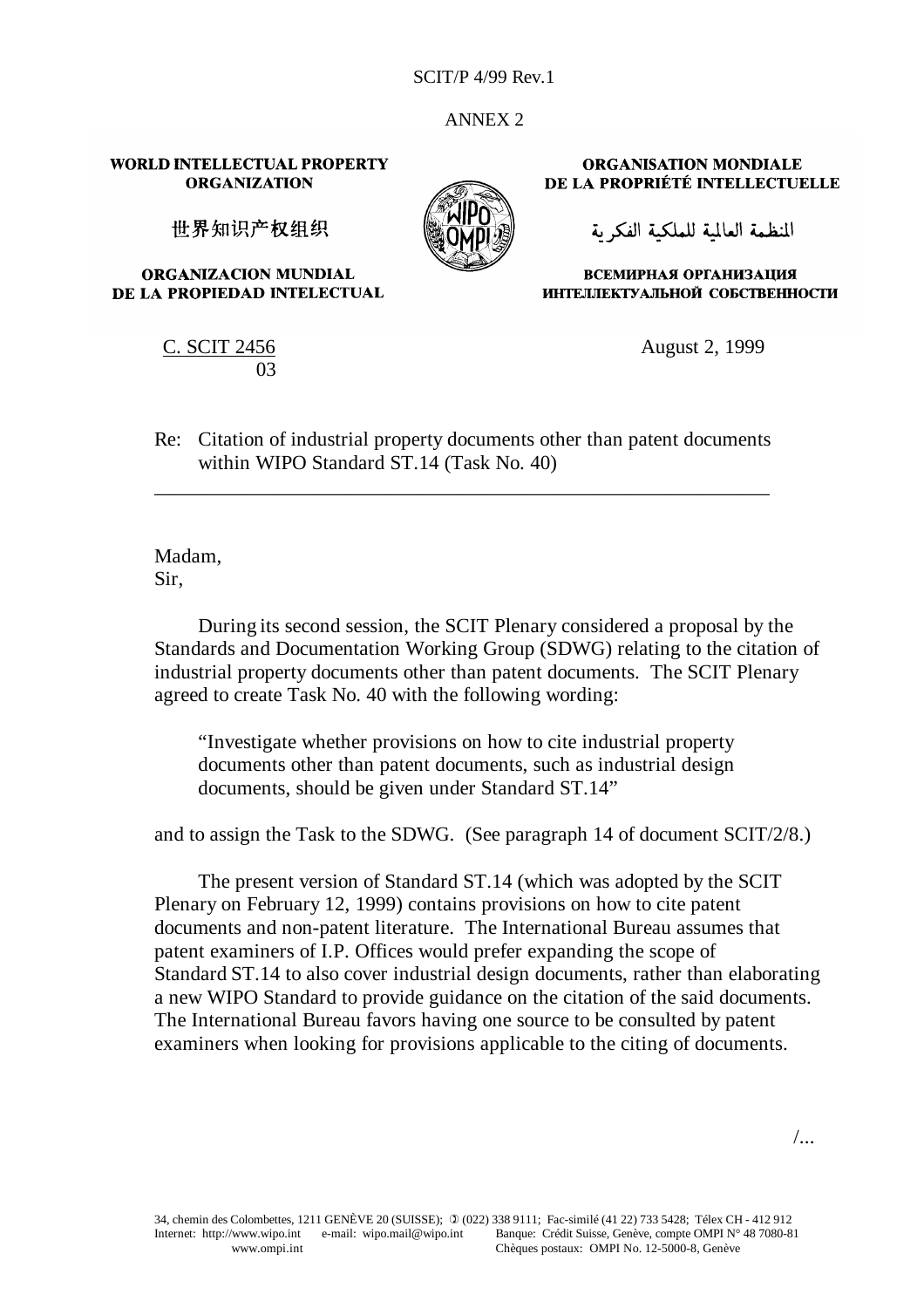# $C.$  SCIT 2456 2. 03

Consequently, the International Bureau has drafted an amended version of Standard ST.14, which is annexed to this Circular (see project file SCIT/P 4/99). New, amended or deleted parts are marked by a revision bar in the right-hand margin of each page. The International Bureau would appreciate it if additional examples could be provided by your Office for inclusion in paragraph 13(b) of the proposed text of ST.14. ./.

If your Office sees a need for including provisions concerning other I.P. documents in WIPO Standard ST.14, it would be appreciated if you could send the International Bureau respective examples already used as references by patent examiners in a search report attached to or on the first page of a patent document. Please note that it is intended to discuss the amended version of ST.14 at the second session of the joint meeting of the SCIT Working Groups scheduled to be held during the week of December 6 to 10, 1999.

Your Office is invited to provide comments on the approach taken and the proposed amendments in Standard ST.14, to reach the International Bureau not later than October 30, 1999. Your comments should preferably be sent by e-mail to our address "scit.mail@wipo.int", indicating the number of this Circular.

Sincerely yours,

 $\sqrt{\sqrt{2\cdot4}}$ 

K.-P. Wittig Deputy Director Inter-Office Information Services Department

[Annex 3 follows]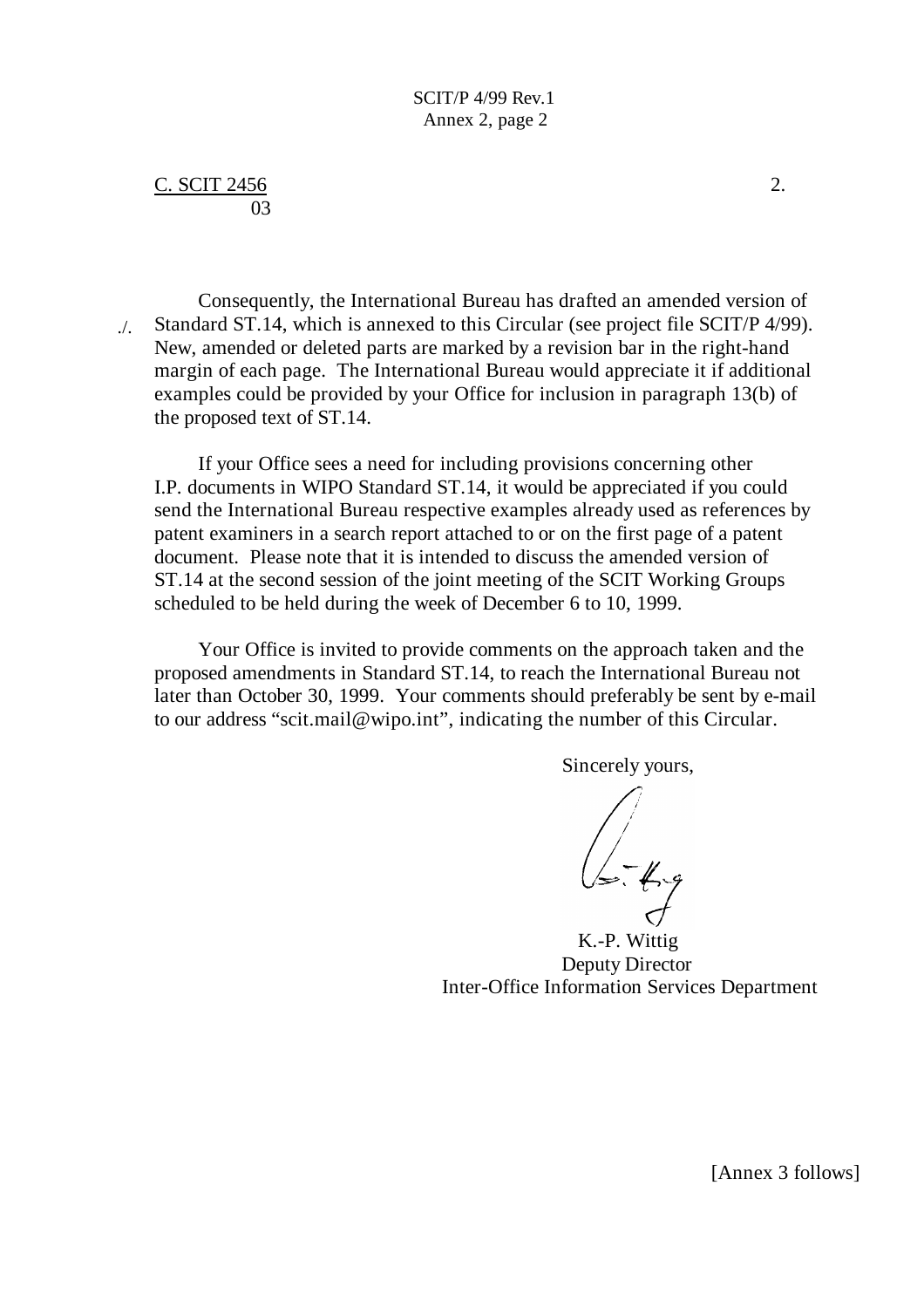# ANNEX 3/ANNEXE 3

| From:    | $\langle$ Dave.Herald@ipaustralia.gov.au>                   |  |  |
|----------|-------------------------------------------------------------|--|--|
| To:      | "( $SCIT$ .mail)" <scit.mail@wipo.int></scit.mail@wipo.int> |  |  |
| Date:    | Tue, Aug 17, 1999 2:56 PM                                   |  |  |
| Subject: | re Circular C.SCIT 2456                                     |  |  |

To: "( SCIT.mail )" <scit.mail@wipo.int> cc: Bill Major, Vivienne Thom, Ed Knock

We have reviewed the proposed changes to ST14, and offer the following observations.

1. The example given of how to cite an industrial design document appears to provide extra information over the elements which the guidelines state must be indicated in that it gives the name of the document in which publication takes place, namely International Designs Bulletin February 1995 N0. 2.

2. Our office does not often cite industrial design documents in patent searches. If a design is cited, it will only be an Australian registered design. According to draft ST.14 the manner of citing of those documents would seem to be analogous to the citing of patent documents except that there is no symbol provided indicating the kind of document. We are thus unable to provide you with any useful additional examples for inclusion in paragraph 13(b) of ST.14.

3. At this time we do not see any need for including provisions concerning other IP documents in ST.14

Dave Herald

**CC:**  $\langle \text{Bill.Major@ipaustralia.gov.au\rangle, \langle \text{Vivienne.Thom@ip...}$ 

[Annex 4 follows/ L'annexe 4 suit]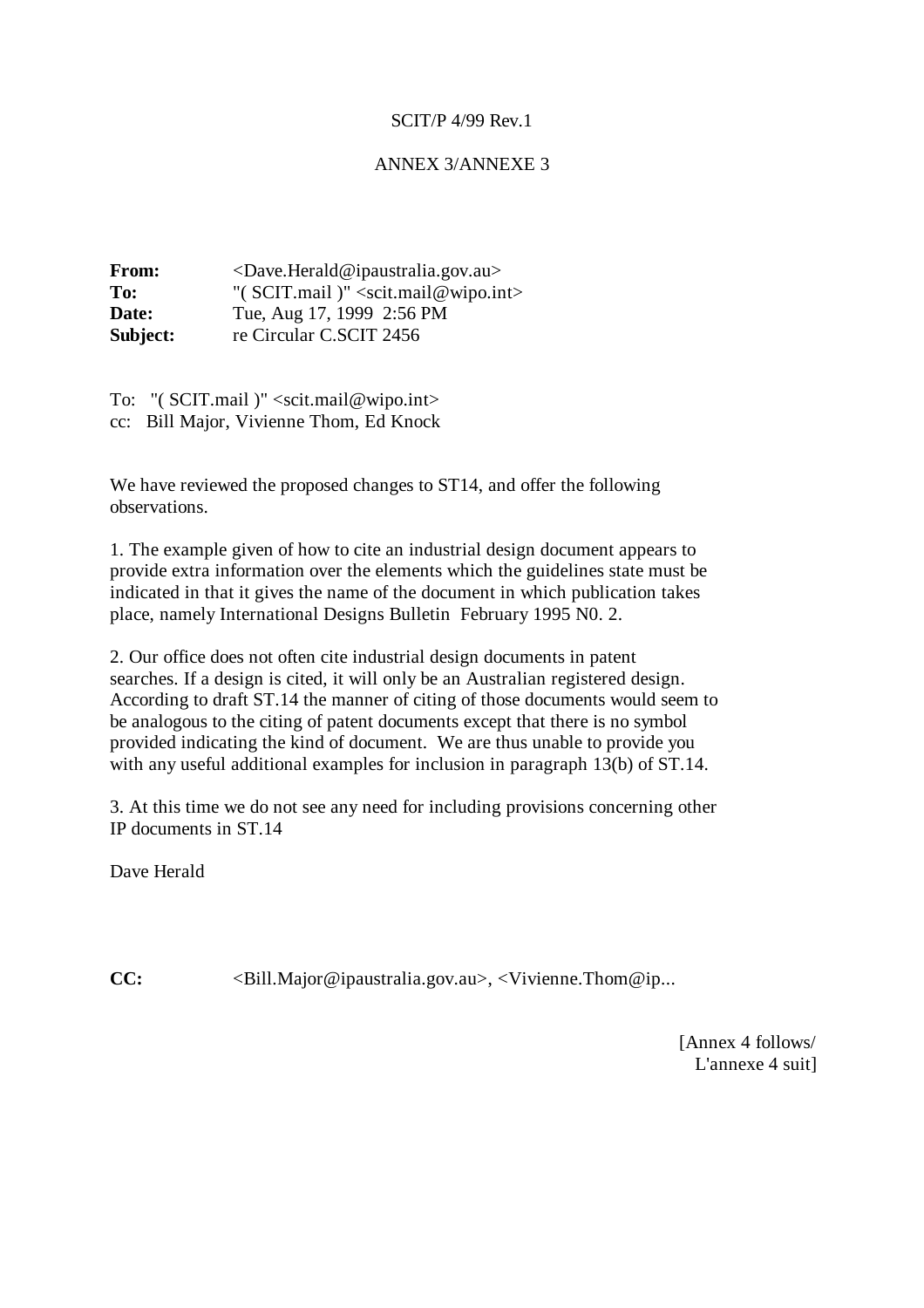# SCIT/P 4/99 Rev.1 ANNEX 4/ANNEXE 4

# **Deutsches Patent- und Markenamt Der Präsident**

München, den August 19, 1999

**Postanschrift:** Deutsches Patent- und Markenamt, 80297 München

**Haus- und Lieferanschrift:** Zweibrückenstraße 12, 80331 München

Telefon: (0 89) 21 95 - 2448 Telefax: (0 89) 21 95 - 22 21

**Geschäfts-Nr.:** 543/2(9)-2.1.1.-L6,1a-P 4 Bitte in der Antwort stets die Geschäftsnummer angeben

Mr. Klaus-Peter Wittig Deputy Director, Inter-Office Information Services Department World Intellectual Property Organization 34, chemin des Colombettes

**. .**

CH 1211 Genève 20

Schweiz

Re.:Citation of industrial property documents other than patent documents within WIPO Standard ST.14 (Task No. 40) Your Circular C.SCIT 2456/03 of August 2, 1999

Dear Mr. Wittig,

On principle, the German Patent and Trademark Office welcomes the proposal of introducing rules for the citation of registered industrial designs in WIPO Standard ST.14. Nevertheless, we would like to suggest some amendments:

- The heading of subparagraph 13 b) should read "In the case of registered industrial designs" since most of the offices do not publish respective documents.
- Since industrial designs registrations often are published in respective gazettes we propose rewording subparagraphs (iv) and (v) as follows:
	- (iv) where applicable, title of the gazette in which the registration was announced and the issue designation of the gazette
	- (v) date of publication using four digits for the year designation (where year, month and
	- day are available, the provisions of WIPO Standard ST.2 should be applied)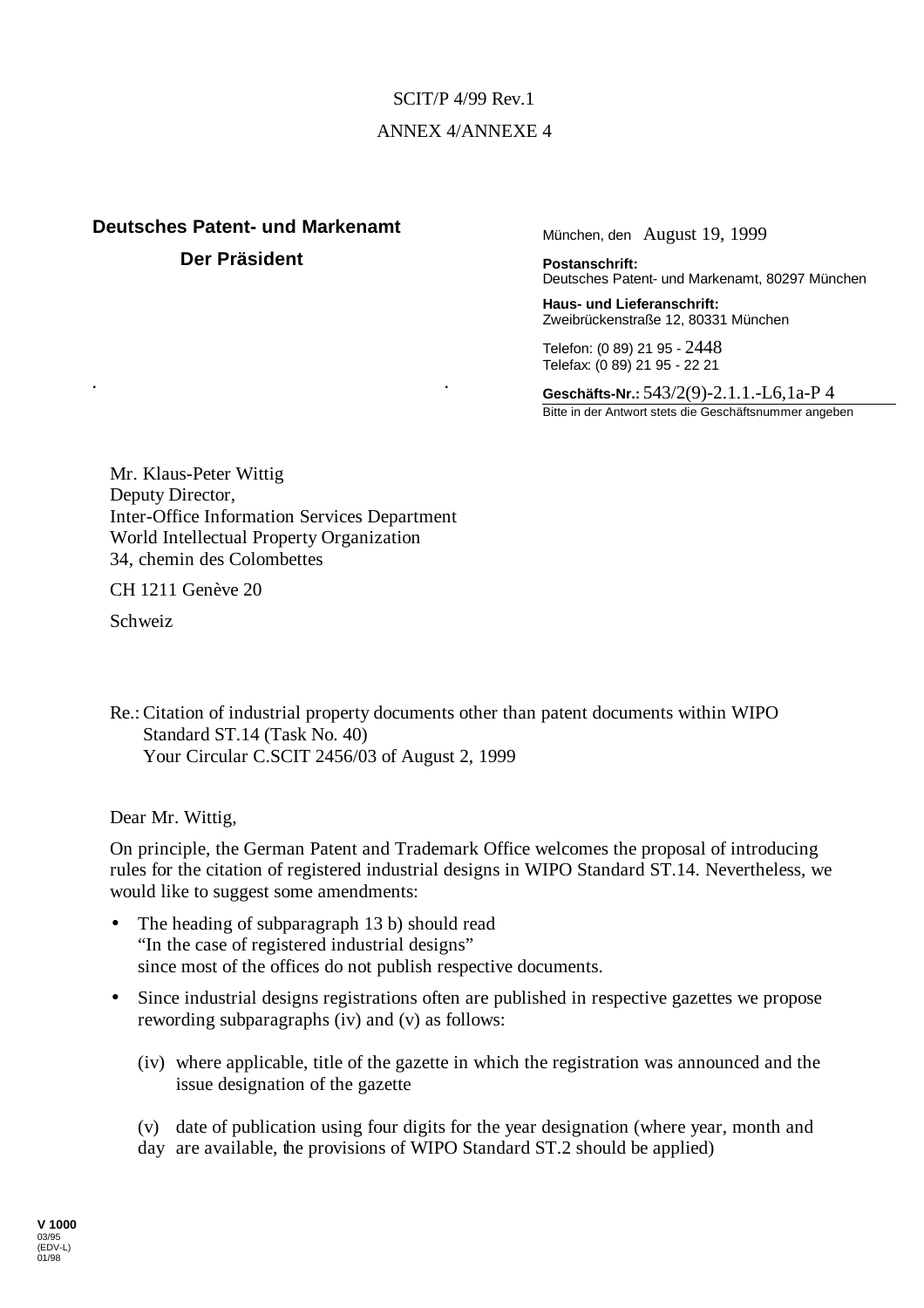In addition the following new subparagraphs are proposed:

- (vi) where applicable, the pagination of the announcement of the registration
- (vii) if considered necessary; the standard identifier and number assigned to the item, e. g. ISSN 0250-7730.

In the following please find an additional example for the citations of registered industrial designs.

DE M 94 01 995.9, Geschmacksmusterblatt, Heft 15, 10.08.1994, S. 3810

This citation was taken from an existing DE patent document and reformatted according to the rules above. Copies of the title page of the patent document and the respective page of the gazette are attached to the paper version of this letter.

Sincerely yours, For the absent head of Department of Information, Documentation, DEPATIS, Mr. Thomas Hammer

Joachim Pretzsch Head, Information Services Division

> [Annex 5 follows/ L'annexe 5 suit]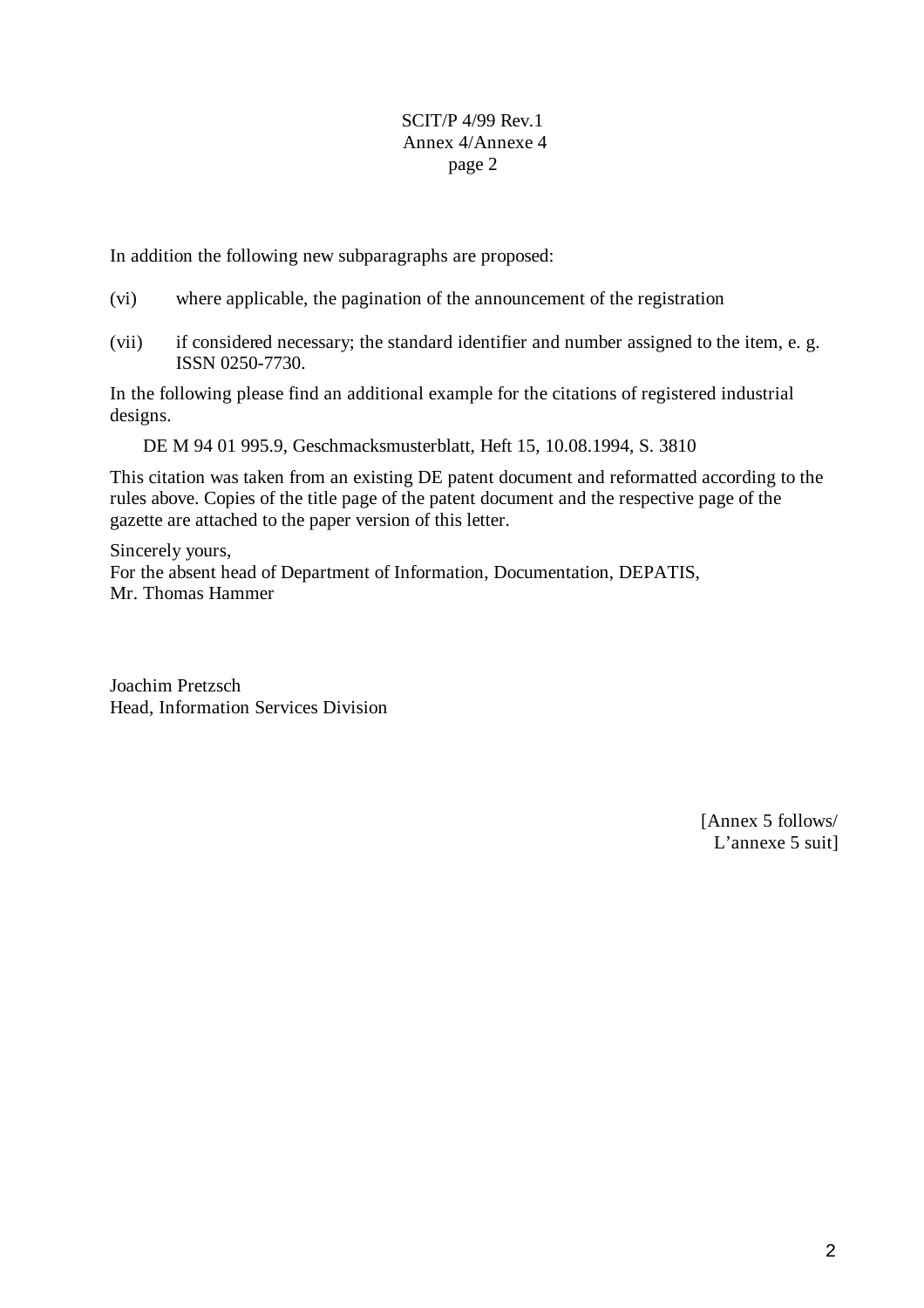# ANNEX 5/ANNEXE 5

**From:** bpo <br/>>bpo@lnd.internet-bg.bg> To: <scit.mail@wipo.int> **Date:** Tue, Sep 28, 1999 10:02 AM **Subject: C.SCIT 2456/03 - reply** 

Mr.K.-P.Wittig Deputy Director Inter-Office Information Services Department W I P O 34, chemin des Colombettes 1211 Geneve 20 **SUISSE** 

Re: Citation of Industrial property documents other than patent documents Within WIPO Standard ST 14 (Task No.40)

Dear Mr.Wittig,

In reply to your letter C.SCIT 2456/03 of August 2, 1999 I would like to express the approval of the Bulgarian Patent Office on the approach taken and the proposed amendments in Standard ST.14 in general. However we have noticed that on page 5, Annex 1 (page 3.14.1 of the Standard ST.14) in item (b) the kind of the industrial design document is not included. As this information on our opinion is necessary for data completeness and clarity in the search process we feel that it should be inserted into this item. According to our proposal item (b) may be changed as follows:

"(b) In the case of an industrial design document

(i) the industrial property office that issued the cited document\*

(ii) the serial number of the registration of the number\*

(iii) the kind of industrial design document (plain language designation)

(iv) the name of the applicant or owner\*

(v) the date of publication of the cited document\*

(vi) where applicable, the pages\*"

We think that in this form item (b) is more appropriate for the needs of industrial property information.

Thank you very much for your kind attention and our good cooperation.

Sincerely yours, Anna Nenova Head Patent Information and Documentation Department

> [Annex 6 follows/ L'annexe 6 suit]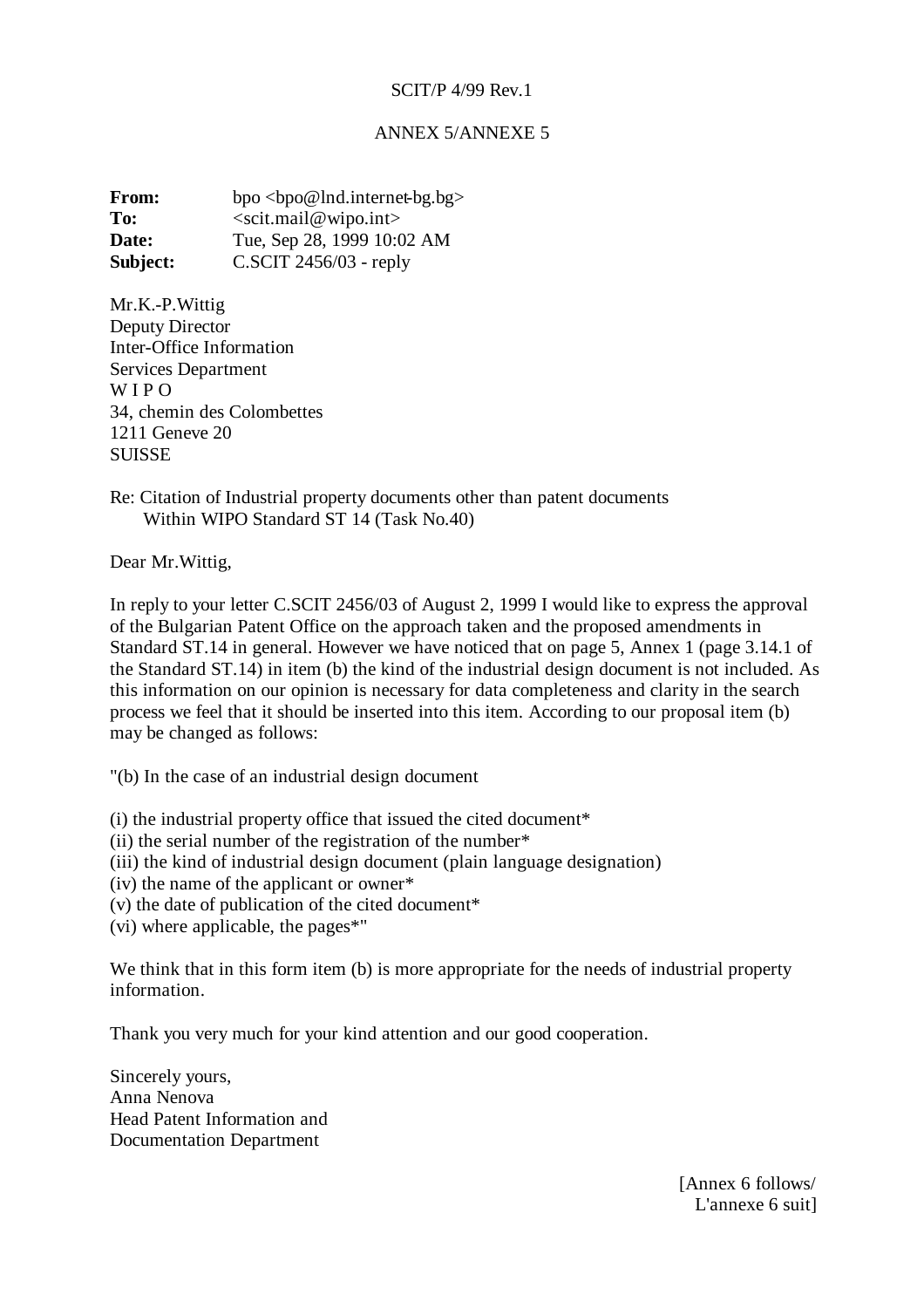# ANNEX 6/ANNEXE 6



# **INDUSTRIAL PROPERTY OFFICE** OF THE CZECH REPUBLIC

Prague, 8 October, 1999 33/786/99

Re: Citation of industrial property documents other than patent documents within WIPO Standard ST. 14

Dear Sir,

According to your letter C. SCIT 2456/03 we would like to inform you that there are no comments to the proposed version of the WIPO Standard ST. 14.

For the purposes of inclusion in the text of the Standard, we are sending you the following examples of the Czech industrial designs published in the Official Bufietin "Vestník".

Example No. 1: CZ 28743 (KOLÁR.L. and LEMBERK, L.) 1999-07-14. Vestnik cást A - Úrad prumyslového vlastnictví - Ceská republika, No. 7/1999, page 139, designs 1.1 and 1.2, ISSN 1211-4197

Example No. 2: CZ 28814 (CRYSTALEX A. S.) 1999-08-11 , Vestnik cást A - Urad prumyslového vlastnictví - Ceská republika, No. 8/1999, pages 168 and 169, designs 1.1, 5.1, 8.1, 10.1, ISSN 1211-4197.

Sincerely yours,

Jaroslav Paulik Haul Director

Patent Informatin Department

Mr. K.-P. Wittg Deputy Director Inter-Office InformationServices Department **WIPO** Geneva

> [Annex 7 follows/ L'annexe 7 suit]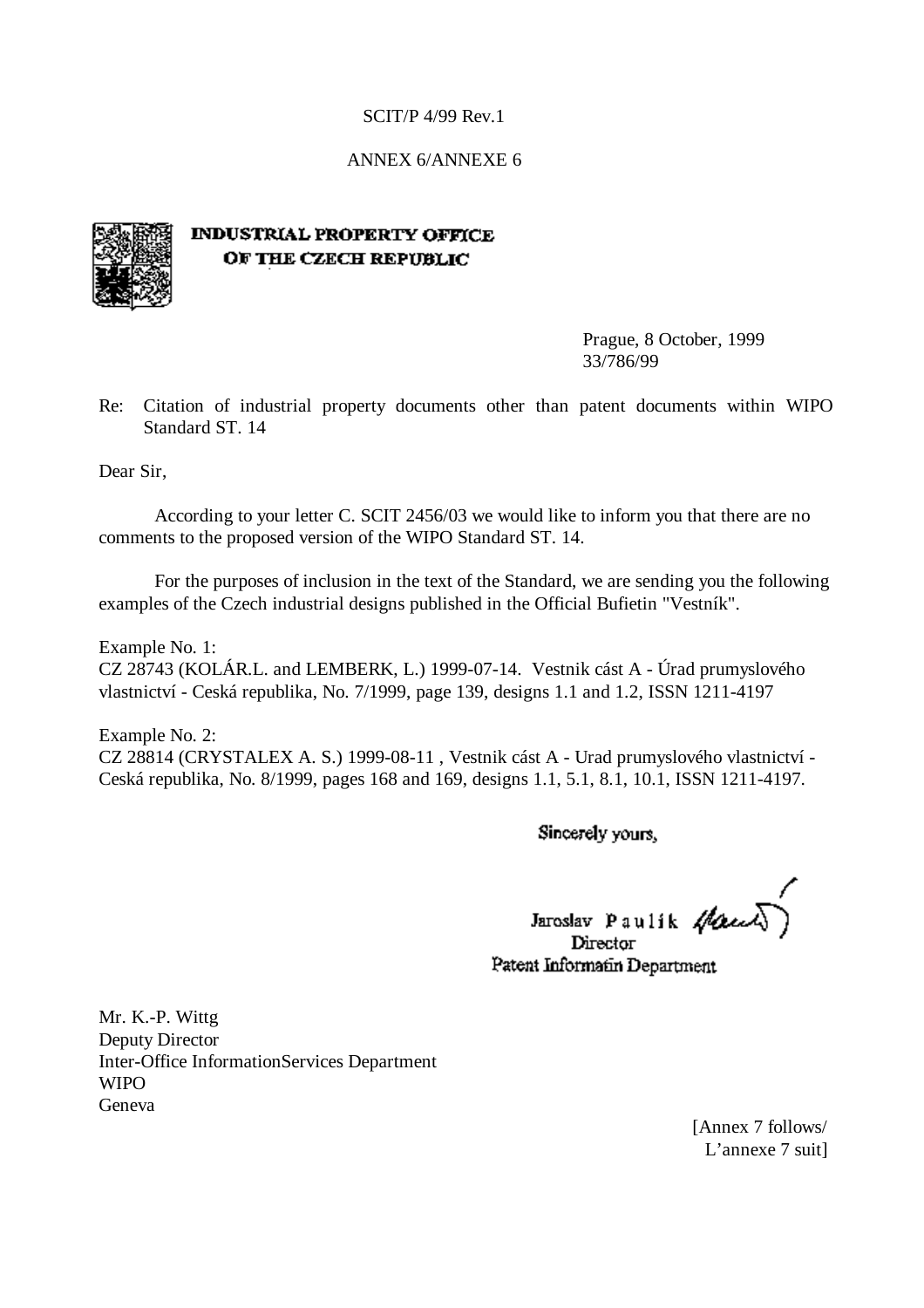# ANNEX 7/ANNEXE 7

**From:** < leif.stolt@prv.se><br>To: <br>SCIT-<scit mail@y **SCIT**- <scit.mail@wipo.int> **Date:** Thu, Oct 14, 1999 2:13 PM **Subject: SCIT 2456** 

Re SCIT 2456 (ST.14)

Dear Mr Wittig:

in response to your circular SCIT 2456 I am happy to report that the Swedish Patent and Registration Office supports the proposed revision of Standard ST.14.

best regards

Leif Stolt principal examiner Documentation Division SPRO

**CC:** <kerstin.bergstrom@prv.se>

 [Annex 8 follows/ L'annexe 8 suit]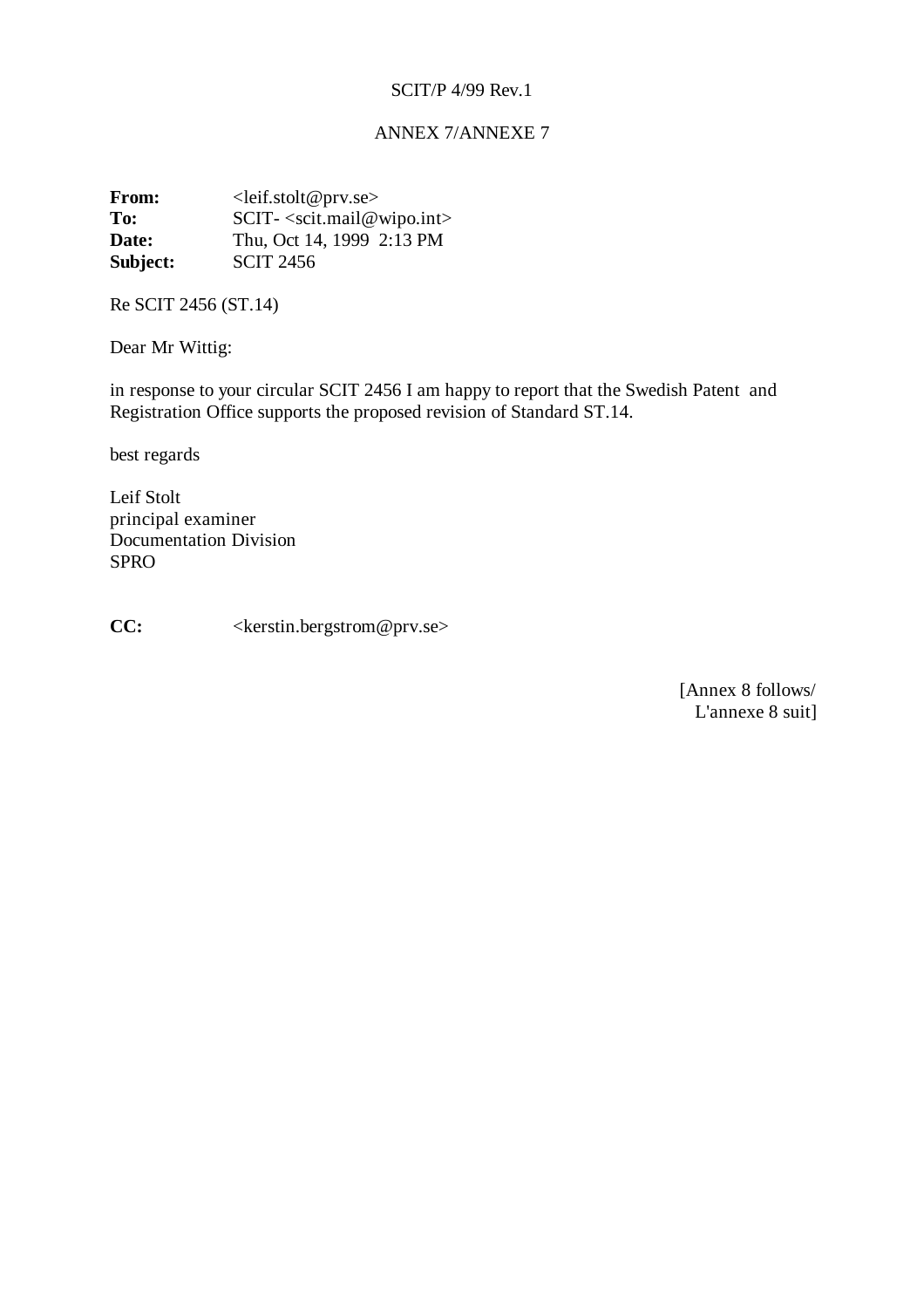# ANNEX 8/ANNEXE 8



BUNDESMINISTERIUM FÜR WIRTSCHAFTLICHE ANGELEGENHEITEN Referat für den gewerblichen Rechtsschutz A-1014 Wien, Kohlmarkt 8-10 1292-GR/99

Vienna, October 21, 1999 Telefon (01) 534 24-0 Telefax (01) 534 24-520 Telex 1-36847 OEPA A DVR:0078018 ReferentIn: HR Dr.phil. E. Gronau DW: 348

Mr. Klaus-Peter **W I T T I G** Deputy Director Inter-Office Information Services Department **WIPO** 34, chemin des Colombettes CH-1211 Genève 20

Re: Citation of industrial property documents other than patent documents within WIPO Standard ST.14 (Task No. 40)

Dear Deputy Director,

In response to your Circular SCIT 2456 dated August 2, 1999, I would like to submit the comments of the Austrian Patent Office on the proposed amendments of WIPO Standard ST.14 as set out below.

We support the proposed approach of the International Bureau to include new guidelines for the citation of industrial design documents in WIPO Standard ST.14 rather than to elaborate a new WIPO Standard because of the same reasons which were mentioned in your Circular.

With regard to drafted amended version of ST.14 as given in project file SCIT/P 4/99 we can agree on it in general but would like to propose the following minor amendments:

Paragraph 4, third line: insertion of "and 4(b)" after "4(a)".

Annex 1, page 6, example 4: replacement of "EPO" by "EPOQUE" which is the commonly used name for the EPO database.

At present we regrettably cannot provide respective examples for the citation of documents referring to industrial designs.

Sincerely yours,

**i.A. HR Dipl.-Ing. K. Wolf** Presidential Department II Austrian Patent Office

> [Annex 9 follows/ L'annexe 9 suit]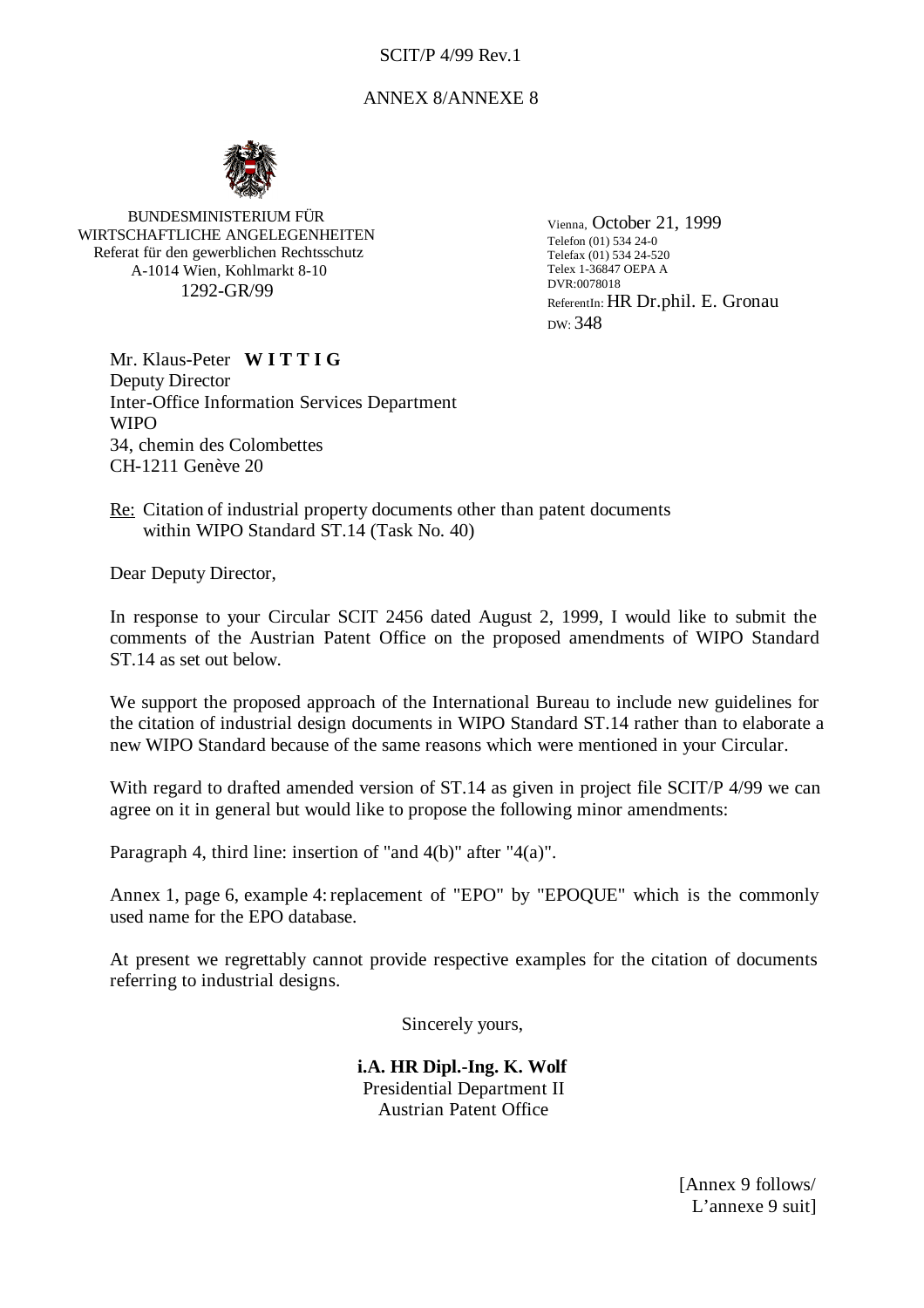## ANNEX 9/ANNEXE 9

**From:** Sakpatenti <saqpatenti@global-erty.net><br>To: <scit mail@wino.int> **To:** <scit.mail@wipo.int> **Date:** Fri, Oct 22, 1999 4:16 PM **Subject:** Citation of industrial property documents other than patent documents within WIPO Standart S1.14 (Task N40.).

For Mr. K.-P. Wittig Deputy Director Inter-Office Information Services Dpt.

Dear Sir,

With respect to your letter of August 2, 1999, N C.SCIT245603 we inform you that we familiarized with the amended version of the proposed text of St. 14. However we can not provide you with the appropriate examples from our

office as pursuant to the Georgian legislation no examination is conducted in respect to industrial designs. They are subject to formal examination and then published only in the Official Bulletins. No other documents, such as search reports or patent documents, are issued.

Sincerly yours,

Tamara Charkviani

[Annex 10 follows/ L'annexe 10 suit]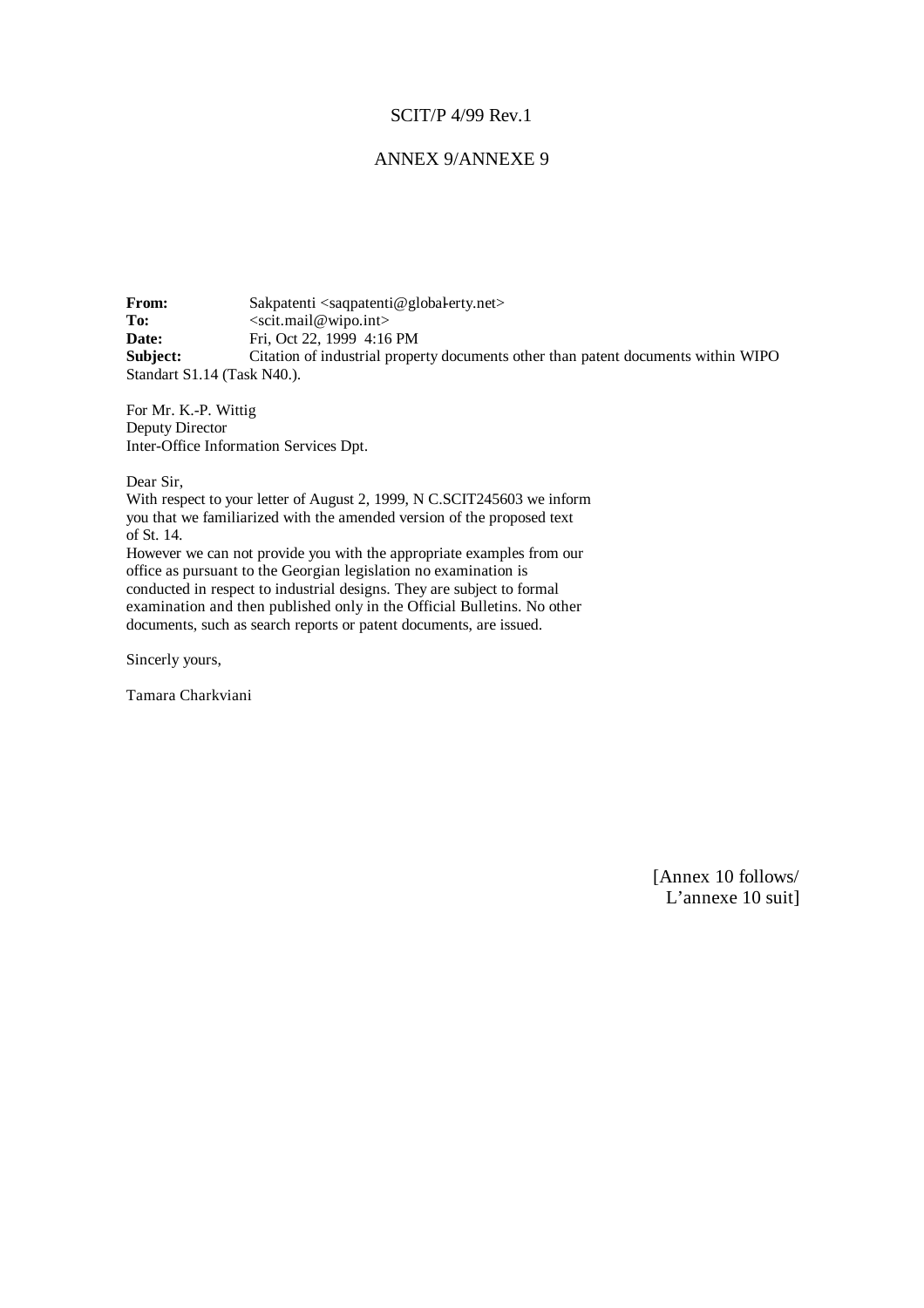# ANNEX 10/ANNEXE 10

**From:** SPB <saule.daukuviene@is.lt><br>To: <scit.mail@wipo.int> To: <br>
Socit.mail@wipo.int><br> **Date:** Tue, Oct 26, 1999 2:03 **Date:** Tue, Oct 26, 1999 2:03 PM **Subject:** C.SCIT 2456

Dear Mr.Wittig,

In reply to WIPO Circular C.SCIT 2456, dated 2 August 1999, we would like to support the proposed revision of WIPO Standard ST.14.

Sincerely yours, Saule Daukuviene Adviser for patent information State Patent Bureau Algirdo 31, 2600 Vilnius, Lithuania Tel:(3702)236218 Fax:(3702)263469 Email:saule.daukuviene@is.lt WWW:http://www.is.lt/vpb/engl

> [Annex 11 follows/ L'annexe 11 suit]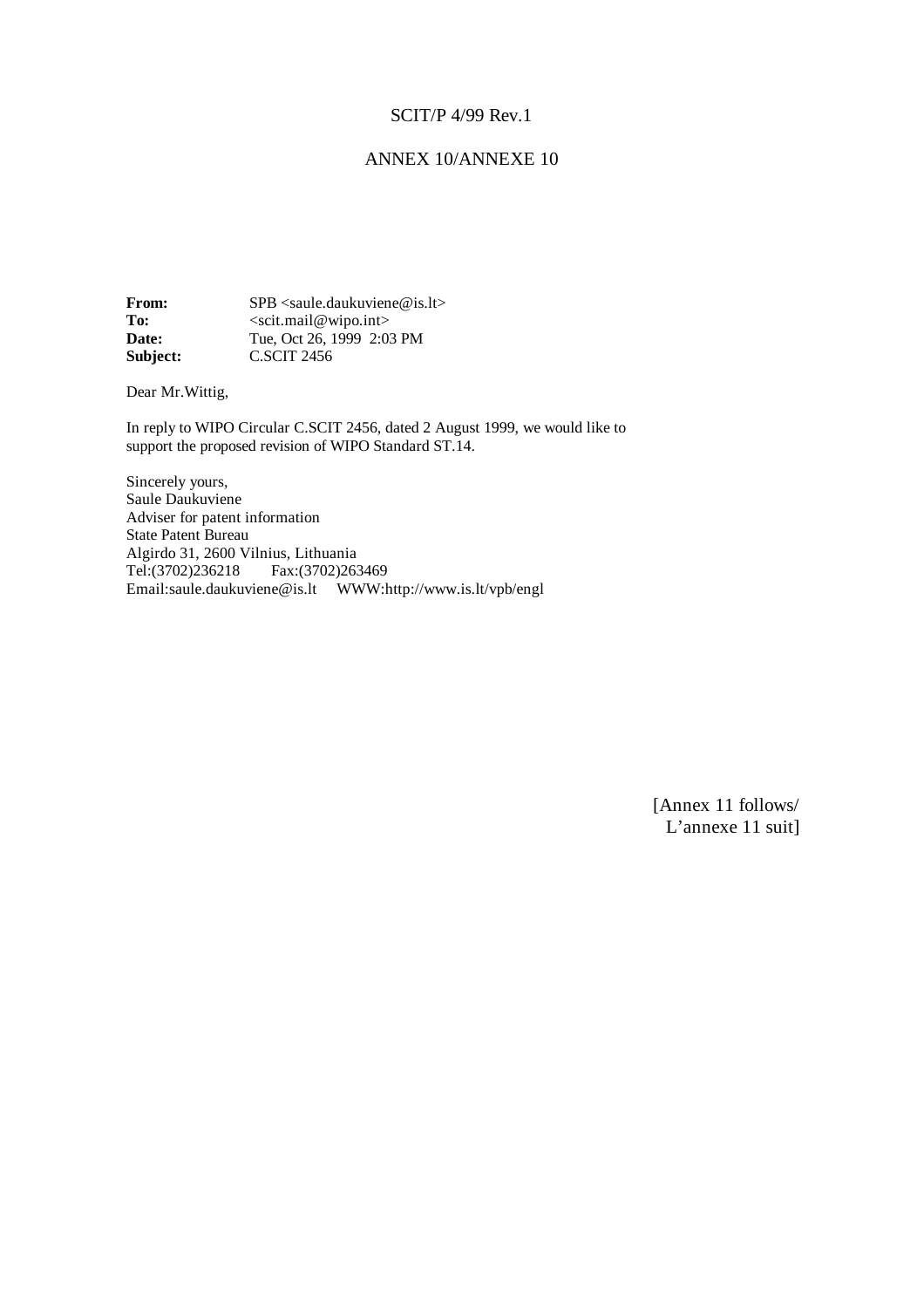# ANNEX 11/ANNEXE 11

**your letter and number our number annex(es)** cor/svr/sdvr/1999/scit2456.doc

Rijswijk, October 26, 1999

. .

Mr. K.P. Wittig Deputy Director Inter-Office Information Services Department World Intellectual Property Organization 34. chemin des Columbettes 1211 GENEVA 20 Switzerland . .

Subject: cicular SCIT 2456/03

Dear Sir,

With relation to the circular SCIT 2456/03 of August 2, 1999, the Netherlands Industrial Property Office would like to inform you that it has no objection to the approach taken by the International Bureau in amending WIPO Standard ST. 14.

It should, however, be reminded that WIPO Standard ST.14 only deals with the inclusion of references cited in patent documents (emphasis added by NL). The Standard therefore is not the general place for provisions how to cite industrial design documents.

Yours sincerely,

S. de Vries Head Chemical Division

> [Annex 12 follows/ L'annexe 12 suit]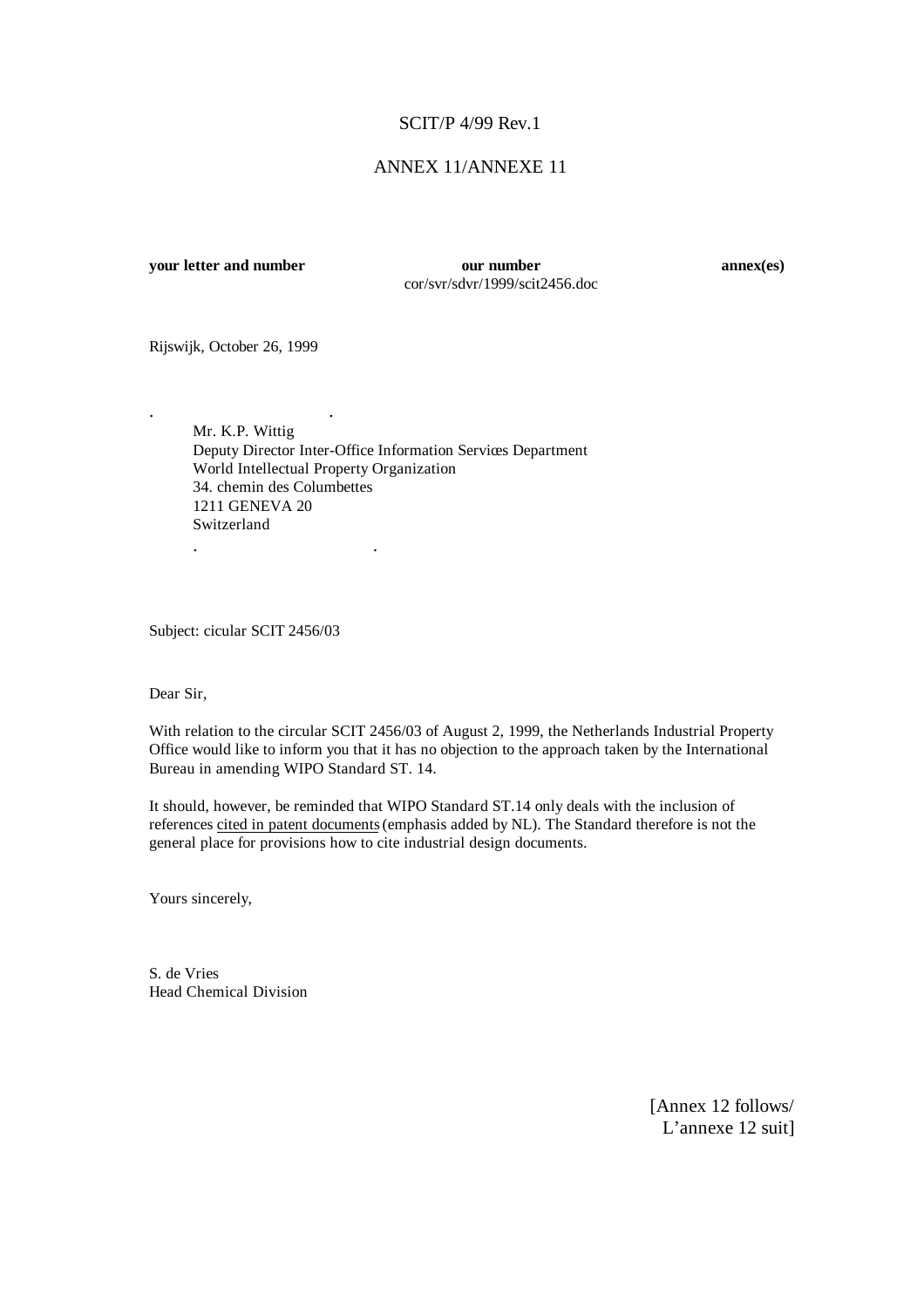# ANNEX 12/ANNEXE 12



# URZĄD PATENTOWY RZECZYPOSPOLITEJ POLSKIEJ

OFFICE DES BREVETS DE LA REPUBLIQUE POLONAISE

THE PATENT OFFICE REPUBLIC OF POLAND

ПАТЕНТНОЕ ВЕДОМСТВО РЕСПУБЛИКИ ПОЛЬЦИ

DI-III-0131/96/99 Warsaw, Oct. 26, 99

Mr.K.-P.Wittig **SCIT** Deputy Director Inter-Office Information Services Department WIPO

Dear Sir,

Answering the WIPO Circular Letter No C.SCIT 2456, concerning citation of industrial property documents other. than patent documents, within WIPO Standard ST. 14. I am kindly informing you that the Polish Patent Office does not submit comments on the proposed revision.

Yours faithfully. Román Kobus General Director

00-950 Warszawa, P.O. Box 203, Al. Niepodleglosci 188/192 - ph. 825 05 84 FAX - (4822) 825-64-99

[Annex 13 follows/ L'annexe 13 suit]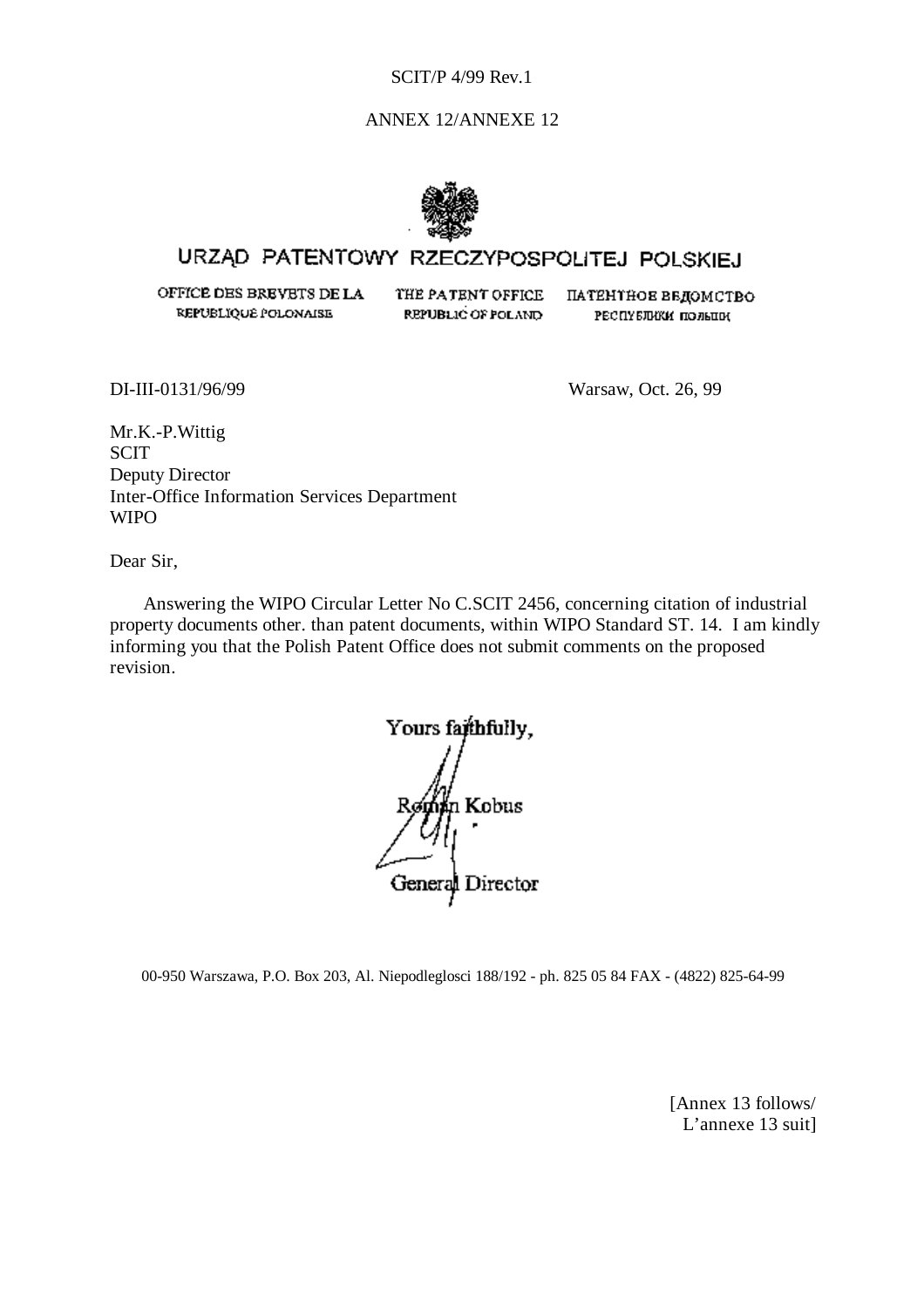# ANNEX13/ANNEXE 13

MAGYAR SZABADALMI HIVATAL OFFICE HONGROIS DES BREVETS



HUNGARIAN PATENT OFFICE UNGARISCHES PATENTAMT

ITF-169/99

# **Mr. K.-P. Wittig**

Deputy Director Inter-Office Information Services Department World Intellectual Property Organization 34, chemin des Colombettes 1211 Geneva **SUISSE** 

Your ref: Oct 26, 1999 C.SCIT 2456

**Re**: Citation of industrial property documents other than patent documents within WIPO Standard St.14 (Task No. 40)

# Dear **Mr. Wittig,**

Referring to the Circular C.SCIT 2456 of the International Bureau, please find below our comments.

Hungarian Patent Office fully agrees with the extension the scope of WIPO Standard ST.14 to also industrial design documents, but does not see a need for including provisions concerning other I.P. documents in it.

Our Office supports the text of the amended version of Standard ST.14 drafted by the International Bureau, and provides additional examples for possible inclusion in paragraph 13(b) of the proposed text of the said Standard.

*Example* to SCIT/P 4/99, Annex 1, page 5, 13(b)

HU D9900111 (HAJDÚTEJ TEJIPARI RT, DEBRECEN) 1999-09-28, Gazette of Patents and Trademarks of the HPO September 1999, Vol. 103, No. 9, page 2055, HU ISSN 0039-8071.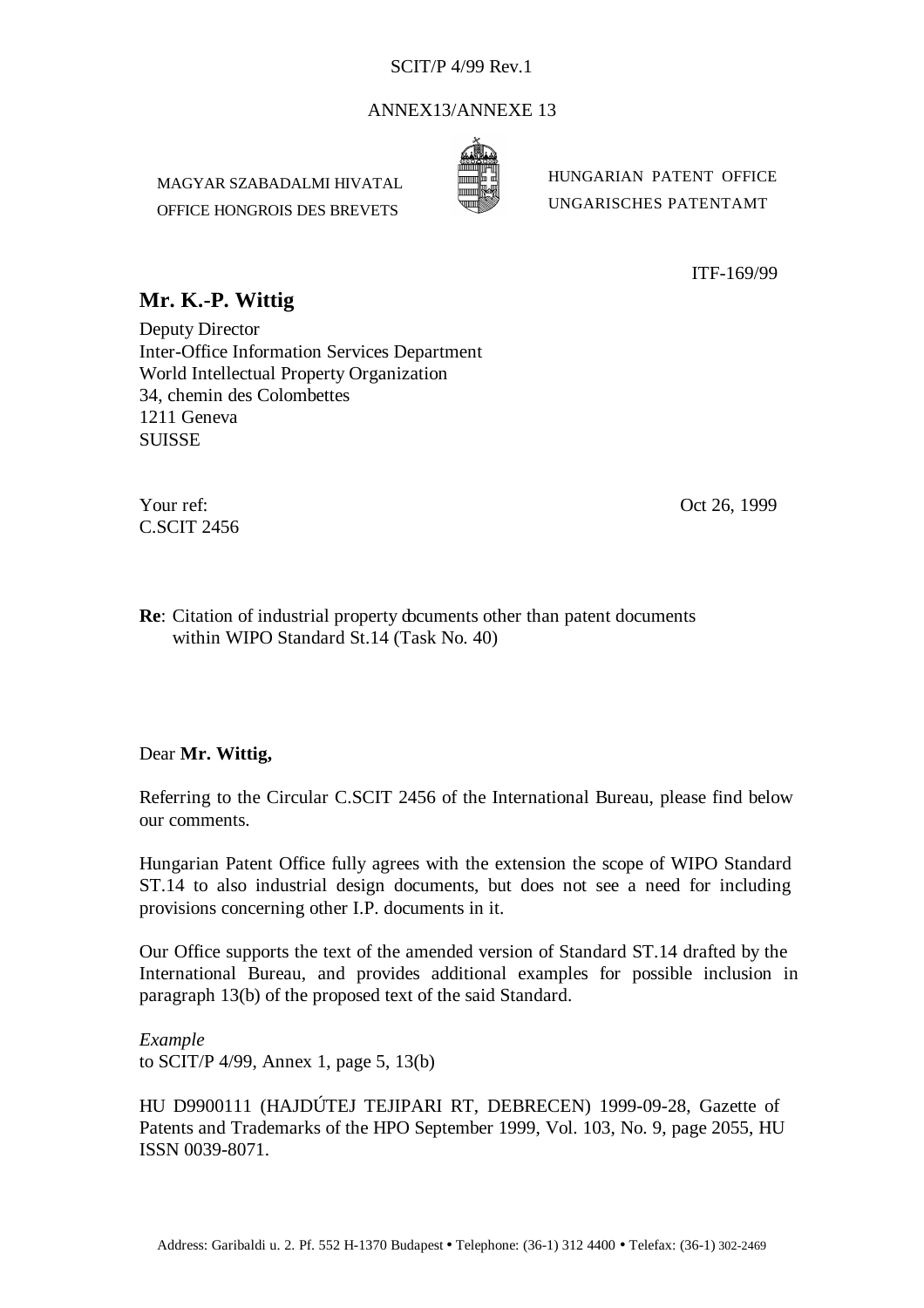*Example* to SCIT/P 4/99, Annex 1, page 10. Paragraph 14

HU D9900111 (HAJDÚTEJ TEJIPARI RT, DEBRECEN) 1999-09-28, [online], [retrieved on 1999-10-26] Retrieved from the Industrial Design Database of the Hungarian Patent Office using Internet <URL: http://www.hpo.hu/English/db/indigo/>

Sincerely Yours,

Mr. Csaba Czinkóczky Head of Information Technology Department

> [Annex 14 follows/ L'annexe 14 suit]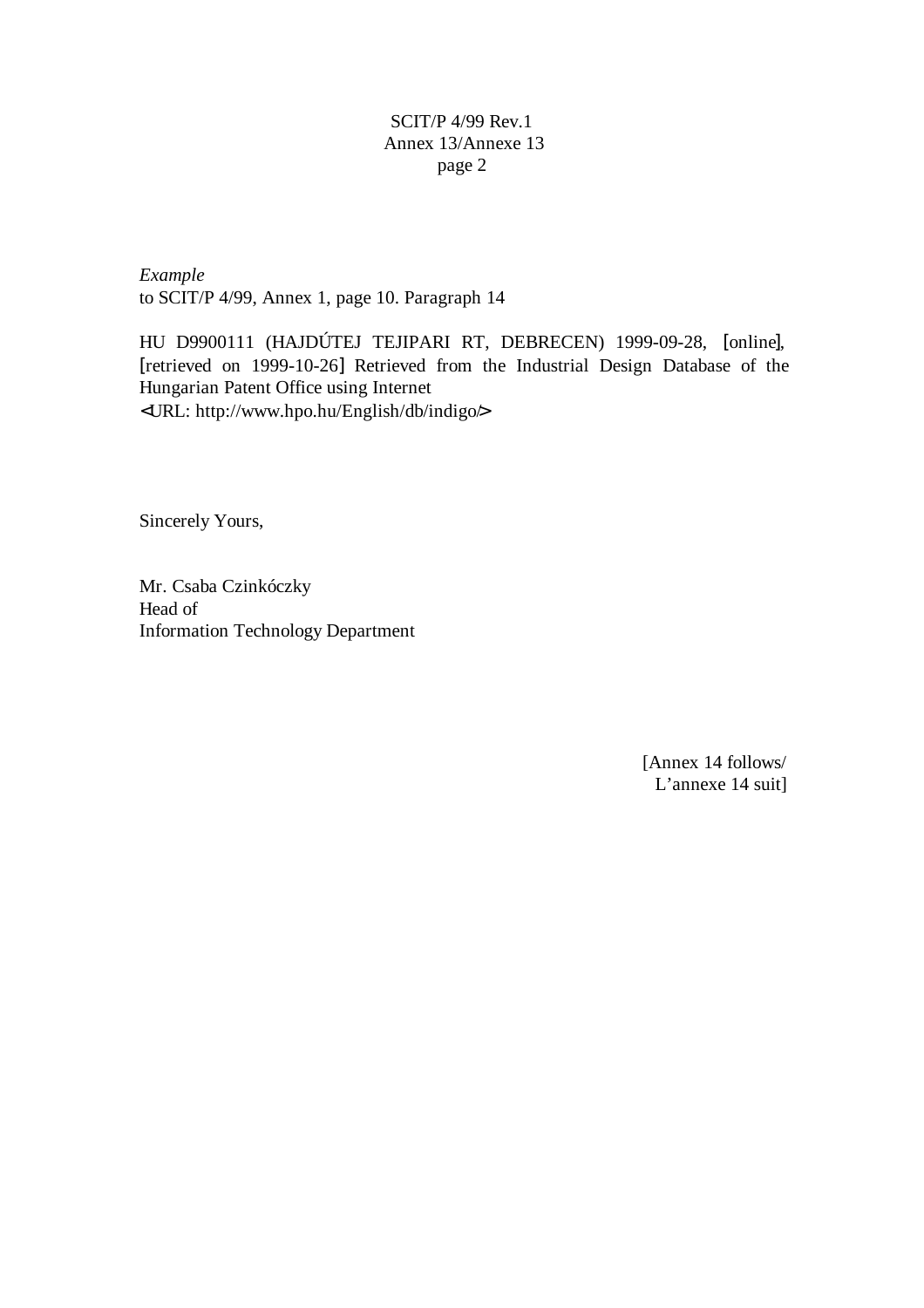# ANNEX 14/ANNEXE 14

 $\mathcal{A}_{\mathcal{A}}^{\mathcal{A}}$ 

 $\frac{1}{2}$ 

|                  |                                                             |             |                          |                                                                           | instituto i<br>Mexicano <b>III</b>                                                                                                           |  |
|------------------|-------------------------------------------------------------|-------------|--------------------------|---------------------------------------------------------------------------|----------------------------------------------------------------------------------------------------------------------------------------------|--|
|                  |                                                             |             |                          |                                                                           | de la Propiedad U                                                                                                                            |  |
|                  |                                                             |             |                          |                                                                           | industrial EL<br>DIRECCIÓN GENERAL ADJUNTA                                                                                                   |  |
|                  |                                                             |             |                          |                                                                           | ASUNTOS INTERNACIONALES<br>DGA-DI.99.198                                                                                                     |  |
|                  |                                                             |             |                          |                                                                           |                                                                                                                                              |  |
|                  |                                                             |             |                          |                                                                           | México, D.F., a 27 de octubre de 1999.                                                                                                       |  |
| SR. K. P. WITTIG |                                                             |             |                          |                                                                           |                                                                                                                                              |  |
| Director Adjunto |                                                             |             |                          |                                                                           |                                                                                                                                              |  |
|                  | Departamento de Servicios de<br>Información lijsero fielnas |             |                          |                                                                           |                                                                                                                                              |  |
|                  | Organizacion Multipla ina la<br>Propiedad Indiappulal,      |             |                          |                                                                           |                                                                                                                                              |  |
| Ginebra, SUIZA.  |                                                             |             |                          |                                                                           |                                                                                                                                              |  |
|                  | - 2833                                                      |             |                          |                                                                           |                                                                                                                                              |  |
|                  |                                                             |             |                          |                                                                           | Me reflero a su atenta circular p SCIT 2456.03 de fecha 2 de agosto de 1999.                                                                 |  |
|                  |                                                             |             |                          |                                                                           | por medio de la zual rios pida ĉomentarios acerda del documento SCIT/P 4/99<br>relativo al provecto de version modificada de la Norma ST 14. |  |
|                  |                                                             |             |                          |                                                                           |                                                                                                                                              |  |
|                  |                                                             |             |                          |                                                                           | A este respeto, le informo pue geste instituto considera apropiadas las                                                                      |  |
|                  |                                                             |             |                          |                                                                           |                                                                                                                                              |  |
|                  |                                                             |             |                          |                                                                           | modificaciones a la mencionalia Nprinza, ya que incluye recomendaciones y                                                                    |  |
|                  |                                                             |             |                          |                                                                           | ejemplos para estandarizar la sitación de referencias durante el procedimiento                                                               |  |
|                  |                                                             |             |                          | de examen técnico para la obtención de un título de propiedad industrial. |                                                                                                                                              |  |
|                  |                                                             |             |                          |                                                                           | Sin más por el momento, aprovecho la ocasión para enviarle un cordial saludo.                                                                |  |
|                  |                                                             |             |                          |                                                                           |                                                                                                                                              |  |
|                  |                                                             |             |                          |                                                                           |                                                                                                                                              |  |
|                  |                                                             |             |                          |                                                                           |                                                                                                                                              |  |
|                  |                                                             |             | A TENTA MENTE            |                                                                           |                                                                                                                                              |  |
|                  |                                                             |             |                          |                                                                           |                                                                                                                                              |  |
|                  |                                                             |             |                          |                                                                           |                                                                                                                                              |  |
|                  |                                                             | LIC. GERMAI | DIRECTOR GENERAL ADJUNTO | REVINO.                                                                   |                                                                                                                                              |  |
|                  |                                                             |             |                          |                                                                           |                                                                                                                                              |  |
|                  |                                                             |             |                          |                                                                           |                                                                                                                                              |  |
|                  |                                                             |             |                          |                                                                           |                                                                                                                                              |  |
|                  |                                                             |             |                          |                                                                           |                                                                                                                                              |  |
|                  | industrial. Pere su conocimiento.                           |             |                          |                                                                           | C.e.p.- Lic. Jorga Amigo Cestarieda Director General, Instituto Mexicano de la Propiedad                                                     |  |
| FVK/fisi.        |                                                             |             |                          |                                                                           |                                                                                                                                              |  |

[Annex 15 follows/ L'annexe 15 suit]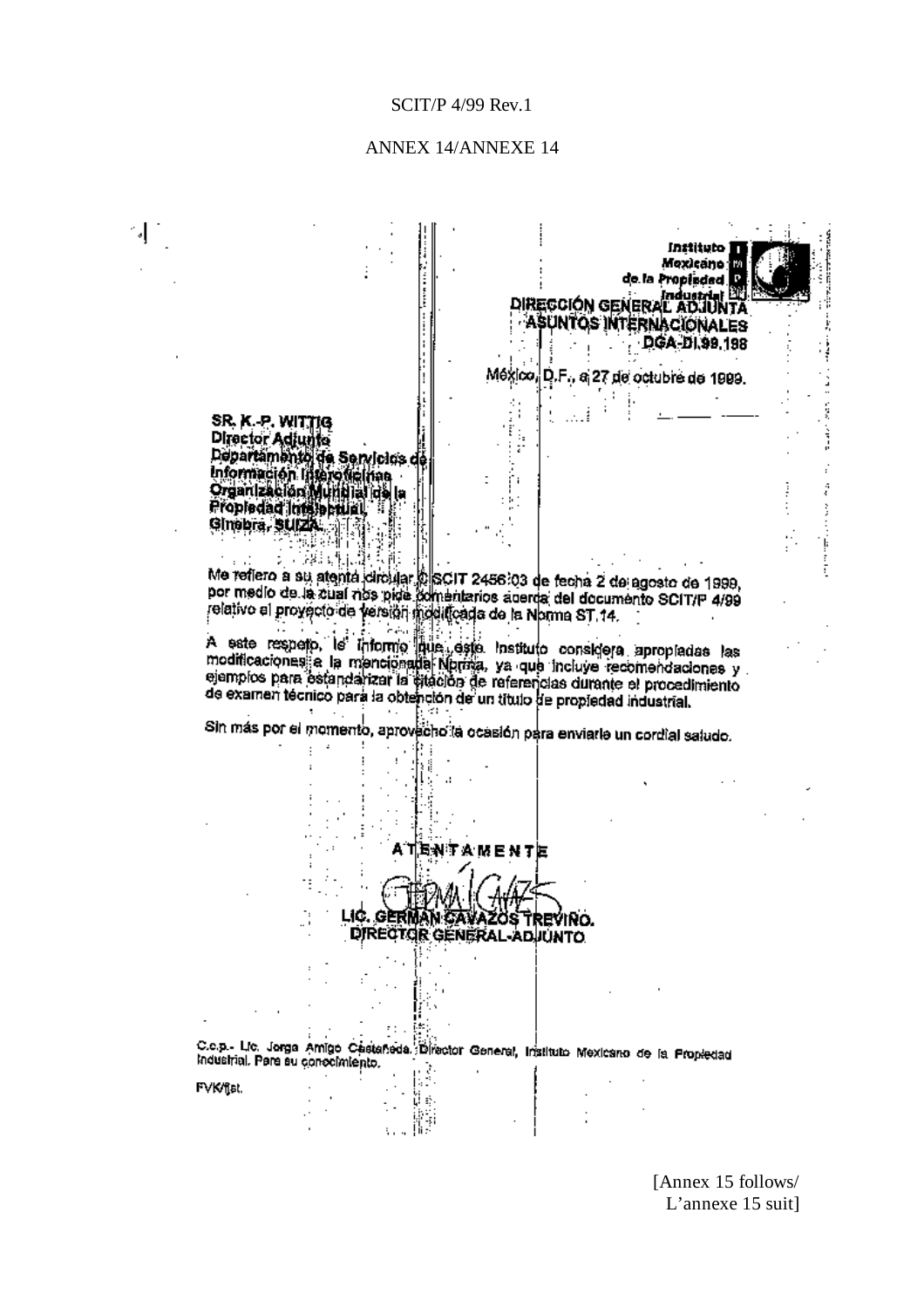# ANNEX 15/ANNEXE 15



# UNITED STATES DEPARTMENT OF COMMERCE

**Patent and Trademark Office**<br>ASSISTANT SECRETARY AND COMMISSIONER<br>OF PATENTS AND TRADEMARKS<br>Washington, D.C. 20231

October 27, 1999

Mr. K.-P. Wittig Deputy Director Inter-Office Information Services Department World Intellectual Property Organization 34, chemin des Colombettes 1211 Geneva 20 SWITZERLAND

Re: WIPO SCIT Circular 2456 – Citation of industrial property documents other than patent documents within WIPO Standard ST.14 (Task No. 40)

\_\_\_\_\_\_\_\_\_\_\_\_\_\_\_\_\_\_\_\_\_\_\_\_\_\_\_\_\_\_\_\_\_\_\_\_\_\_\_\_\_\_\_\_\_\_\_\_\_\_\_\_\_\_\_\_\_\_\_\_\_\_\_\_\_\_\_\_\_\_\_\_\_\_\_\_\_\_

Dear Mr. Wittig:

The U.S. Patent and Trademark Office (USPTO) agrees with the proposal by the International Bureau to expand the scope of WIPO Standard ST.14 to cover industrial design documents. The proposed text changes and examples suggested by the International Bureau will be helpful to examiners in citing industrial design documents in a consistent manner.

After a review of US patent documents, a number of other intellectual property documents were found to have been cited by US examiners. Registered trademarks, published pending trademark applications, service marks, published service mark applications and copyright registrations are some of the intellectual property documents which have been cited by US utility and design examiners (see examples enclosed). It is expected that examiners from other offices probably have made citations for other types of intellectual property documents.

In order to avoid creating additional paragraphs in Standard ST.14 to cover each type of intellectual property office document, it would be better to provide a single subparagraph similar to the proposed subparagraph 13(b) for industrial designs. In fact, with only minor modifications, proposed subparagraph 13(b) could cover a wide variety of intellectual property office documents instead of just industrial designs. Please note that the term "intellectual" rather than "industrial" property office is used intentionally so that a wider variety of documents, e.g., copyright registrations, etc., can be covered. The industrial design example, as modified, can remain unless additional examples are available.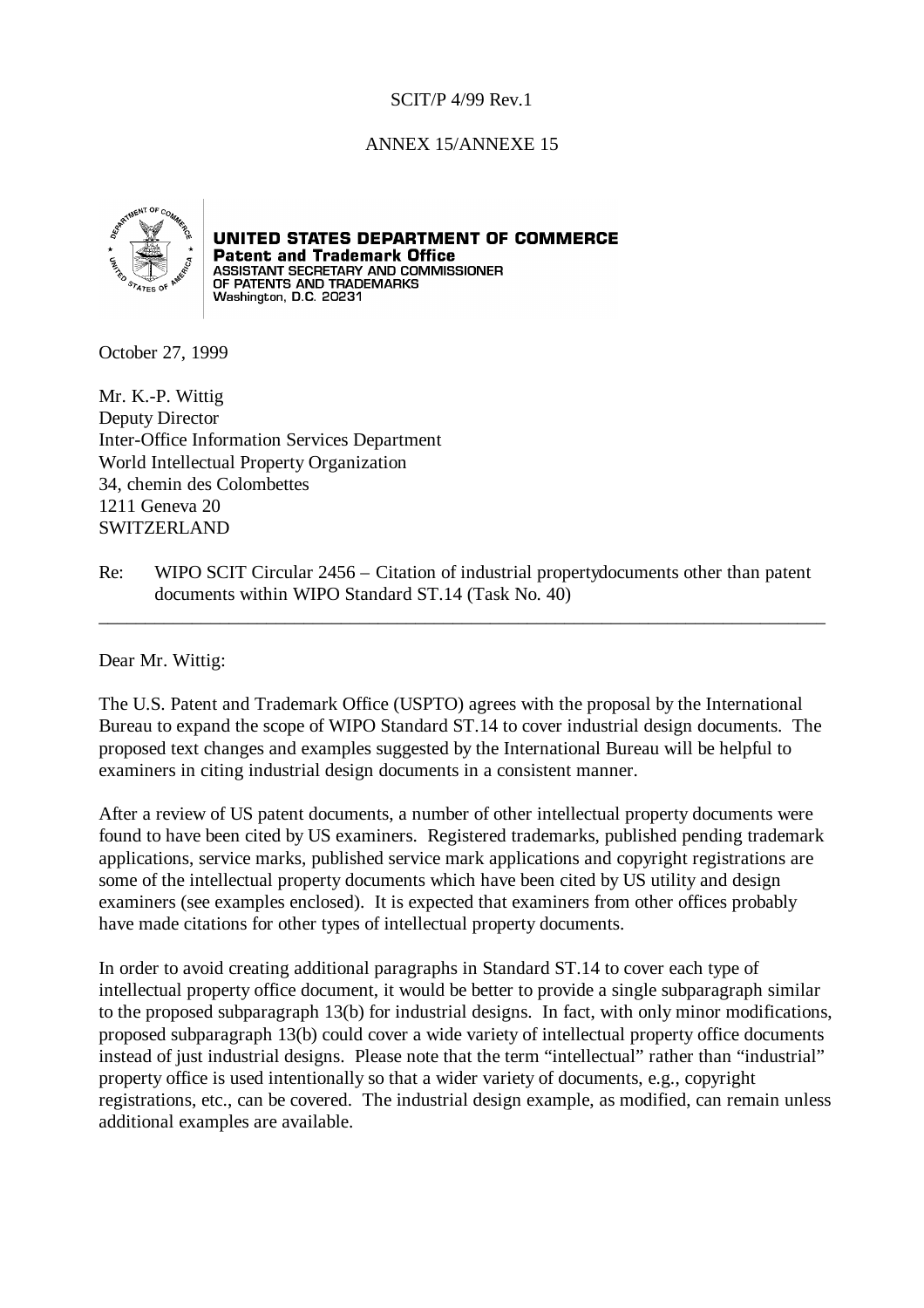It is hoped that the suggested text will cover all remaining intellectual property documents so that WIPO Standard ST.14 does not need to be continually modified to take into account each different type of publication. Likewise, it is desirable to minimize the number of different subparagraphs under paragraph 13. This is particularly a concern when the contents of the subparagraphs are nearly identical.

Sincerely,

*/Robert W. Saifer/*

Robert W. Saifer, Director International Liaison Staff

Enclosures

- Proposed revision to subparagraph 13(b)
- US utility patent US 5920970 A showing a citation of a US trademark registration
- US design patent US D298144 S showing a citation of a US service mark registration
- US design patent US D395021 S showing citations of US copyright registration, US trademark application and US service mark application documents.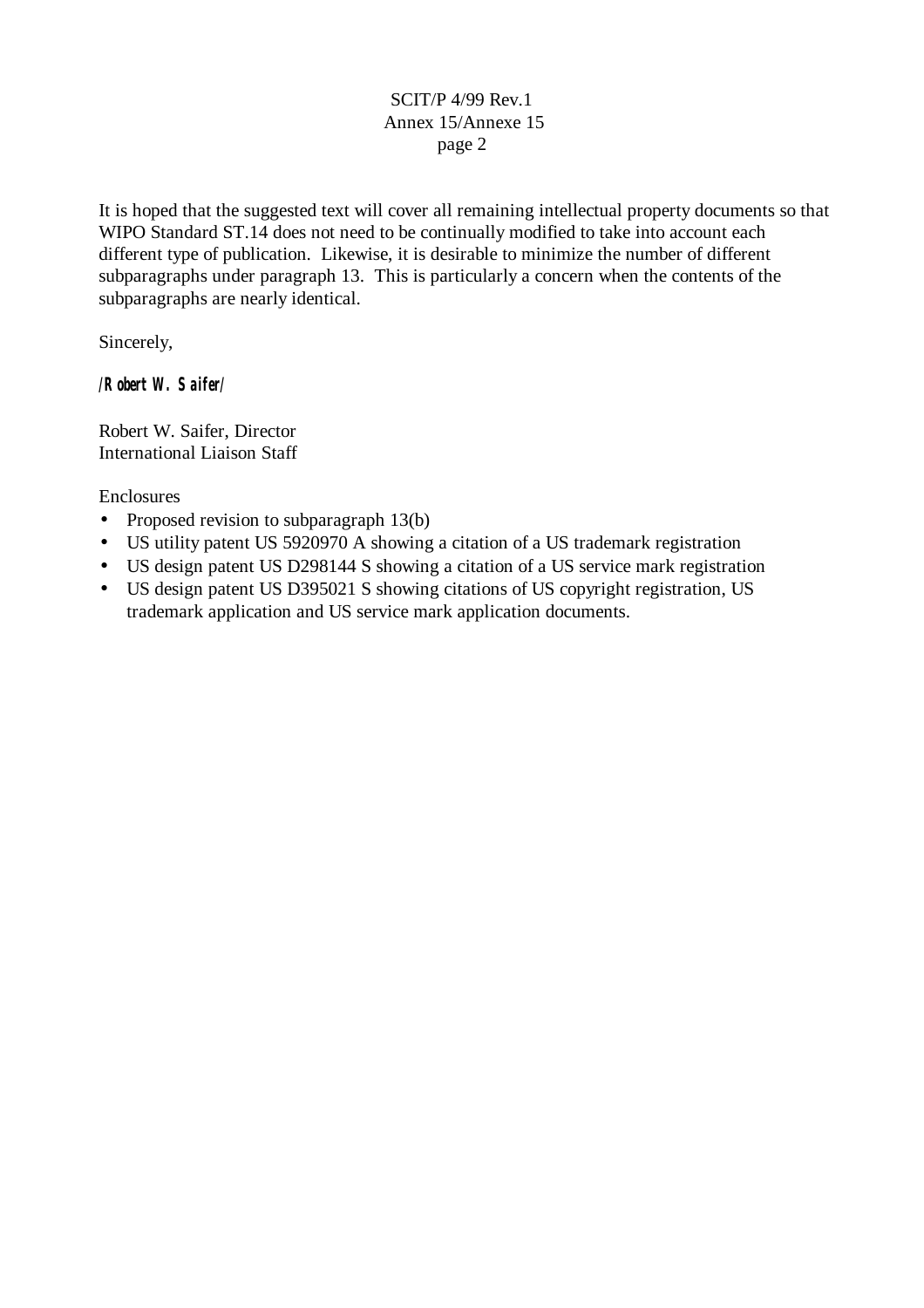**Suggested modifications to the text of proposed subparagraph 13(b) follow.** (Additions are underlined and deletions are in strikethrough font.)

"(b) *In the case of an published intellectual property office document, e.g., industrial design, registered trademark, published pending trademark and registered copyright documents, not specifically provided for elsewhere under paragraph 13:*

(i) the industrialintellectual property office that issued the cited document, by the two-letter code (WIPO Standard ST.3);

(ii) the serial number of the registration or the number of the document as given to it by the industrialintellectual property office that issued it:

(iii) the type of intellectual property office document (e.g., Industrial Design, Trademark Registration, Trademark Application; Copyright Registration, etc.);

(iiiv) <sup>1</sup>  $1$  the name of the applicant or owner (in capital letters and, where appropriate, abbreviated): <sup>3</sup>

(iv) the date of publication of the cited document (using four digits for a year designation according to the Gregorian Calendar);

 $(vi)$  $1$  where applicable, the pages, columns or lines where the relevant passages appear, or the relevant reproduction of the industrial a design (e.g., drawings, photographs).

The following examples illustrate the citation of an industrial design document according to paragraph (b), above:

Hypothetical Example 4: WO DM/032099, Industrial Design, (POWER-PACKER EUROPA B.V.) 43.02.1995-02-13, International Designs Bulletin February 1995, No. 2, pages 752 and 753, deposits 1.1 and 1.3, ISSN 0250-7730."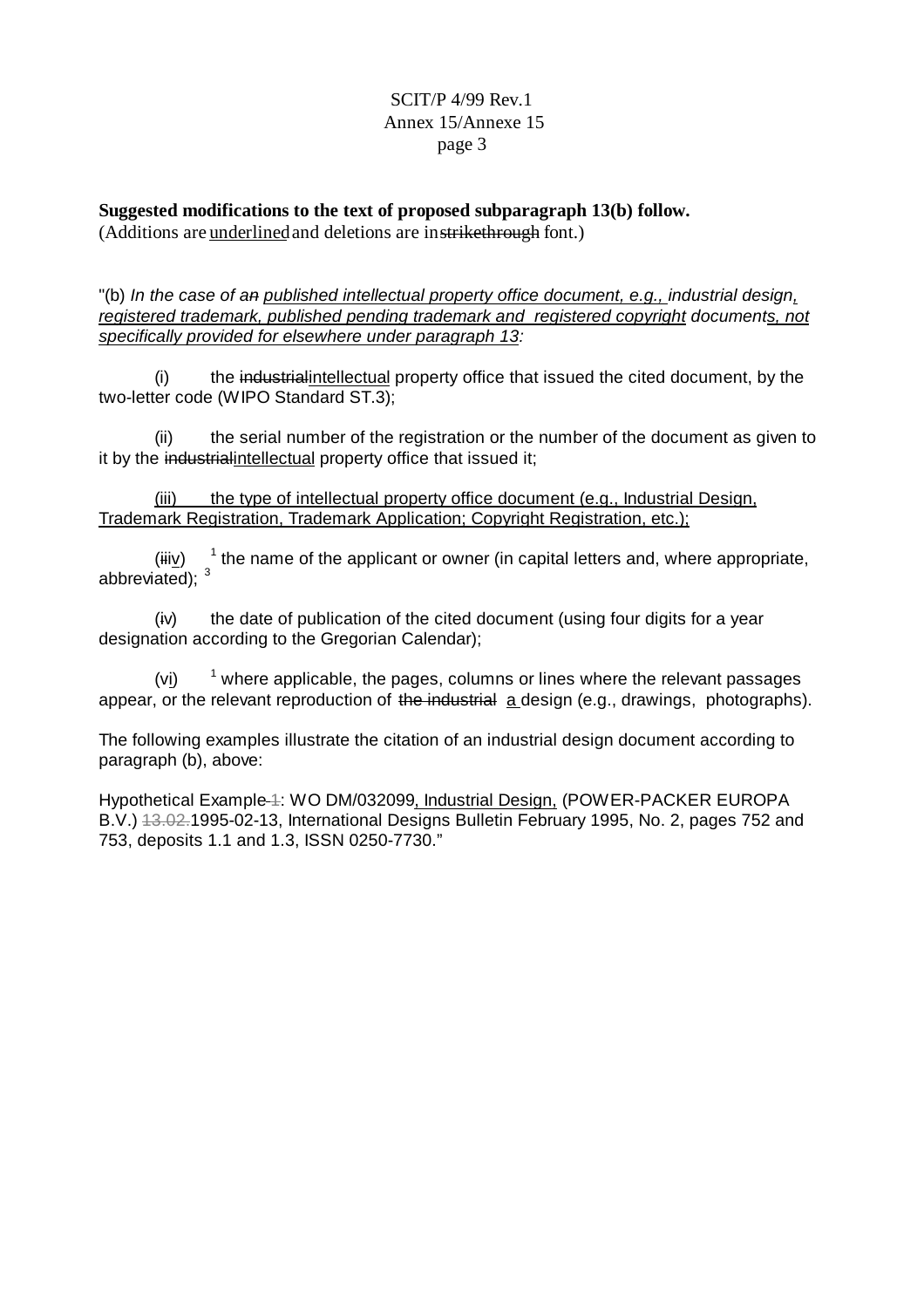

# **Hnited States Patent**

### $\overline{C}$

| <b>nited States Patent</b> [19] | $[11]$ Patent Number:  | 5,920,970      |
|---------------------------------|------------------------|----------------|
| oblentz                         | $[45]$ Date of Patent: | *Jul. 13, 1999 |

### [54] METHOD MAKING AN ANTI-SLIP LACE

- [75] Inventor: Thomas L. Coblentz, Rockford, Ill.
- [73] Assignee: Nobbits, Inc., Rockford, Ill.
- This patent issued on a continued prosecution application filed under 37 CFR [\*] Notice: 1.53(d), and is subject to the twenty year<br>patent term provisions of 35 U.S.C.  $154(a)(2)$ .
- [21] Appl. No.:  $08/964,920$
- $[22]$  Filed: Nov. 5, 1997
- 
- 
- 87/6; 2/270; D2/978  $[58]$ Field of Search .... 24/712, 713, 713.1, 24/713.4; D2/978; 87/9, 10, 1, 6; 2/270

#### $[56]$ **References Cited**

### **U.S. PATENT DOCUMENTS**

|                           |               | 1,804,211   5/1931   Daniels et al. . |
|---------------------------|---------------|---------------------------------------|
| 2.141.801                 | 12/1938 Taft. |                                       |
| 2,306,515 12/1942 Wright. |               |                                       |
|                           |               | 2,477,151 7/1949 Stapleton.           |
| 2,639,481  5/1953 Lester. |               |                                       |
| 3,059,518 10/1962 Nelson. |               |                                       |
| 3.110.945                 |               |                                       |
|                           |               | 3,518,730 7/1970 Cupler, II.          |

#### 3,922,455 11/1975 Brumlik.<br>4,247,967 2/1981 Swinton. Swinton. 5,272,796 12/1993<br>5,341,758 8/1994 Nichols. 24/713 X Strickland  $87/6$ 5.712.010

FOREIGN PATENT DOCUMENTS

557418 8/1932 Germany.

### OTHER PUBLICATIONS

U.S. Trademark Registration No. 2,048,460, registered Mar. 0.3. Hademark Registration No. 2,046,400, registered Mai.<br>25, 1997 for a shoe lace product configuration owned by<br>Nobbits Inc. (previously PDA Incorporated).

U.S. Trademark Registration No. 2.048.462, registered Mar. 25, 1997 for a shoe lace product configuration owned by Nobbits Inc. (previously PDA Incorporated).

Primary Examiner-James R. Brittain

*A rimary Examiner—*Bancs K. Britian<br>Assistant Examiner—Robert J. Sandy<br>Attorney, Agent, or Firm—Leydig, Voit & Mayer, Ltd.

#### $[57]$ **ABSTRACT**

Method of making an anti-slip lace for tying wearing apparel items such as shoes comprises an elongated woven tubular member that has internal spaced raised projections along its length wherein the raised projections are blobs of acrylic<br>paint and a round lace is formed by inverting a flat woven tubular lace that had the paint blobs applied to the exterior surface.

## 6 Claims, 1 Drawing Sheet

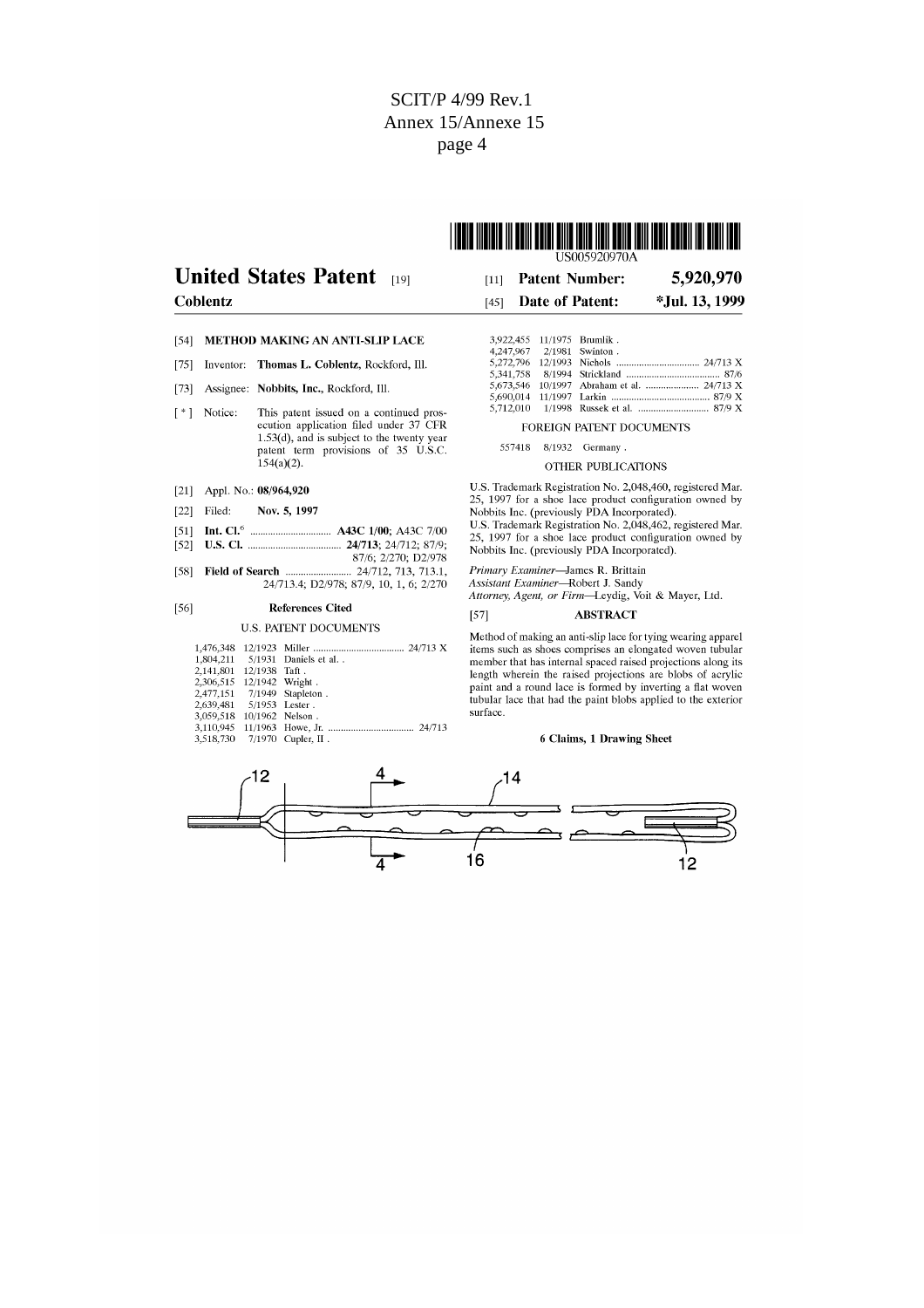# **United States Patent 1191**

## Vigil et al.

- [54] NOVELTY DUCK CALL
- [76] Inventors: Vince Vigil, 593 N. Wrightwood Dr., Orange, Calif. 92669; Mark Vigil. 2704-A Stapleton Dr., Antioch, Calif. 94509
- $[$ \*\*] Term: 14 Years
- [21] Appl. No.: 26,238
- $[22]$  Filed: Jul. 22, 1994
- 
- [52] U.S. Cl. .......
- D10/119, 120, 121; 446/202, 204, 212, 213, 216; 116/137 R, 141, 142 R, 146; D21/210, 199, 215

#### $[56]$ **References Cited**

### **U.S. PATENT DOCUMENTS**

## **OTHER PUBLICATIONS**

U.S. Copyright Reg. No. VAu 257 190 For "Mighty Ducks" prior to Jul. 1994.

U.S. Trademark Application Serial No. 74/364,310 for The Mighty Ducks prior to Jul. 1994.

U.S. Service Mark Application Serial No. 74/450,804 for

Mighty Ducks prior to Jul. 1994.<br>U.S. Service Mark Application Serial No. 74/364,311 for The Mighty Ducks prior to Jul. 1994.

U.S. Trademark Application Serial No. 74/512,362 for Mighty Ducks prior to Jul. 1994.

| US00D395021S |                             |                |  |  |
|--------------|-----------------------------|----------------|--|--|
| [11]         | Patent Number: Des. 395,021 |                |  |  |
| <b>1451</b>  | Date of Patent:             | **Jun. 9, 1998 |  |  |

I ISBIO INDIDIA IN BRIN DENIE IODO INIO IBIDI DINI BAIK INDI NAIDIO II DIDI IOD

- U.S. Trademark Application Serial No. 74/512,361 for Mighty Ducks prior to Jul. 1994. U.S. Trademark Application Serial No. 74/512.360 for Mighty Ducks prior to Jul. 1994. U.S. Trademark Application Serial No. 74/512.359 for Mighty Ducks prior to Jul. 1994. U.S. Trademark Application Serial No. 74/512.354 for<br>Mighty Ducks prior to Jul. 1994. U.S. Trademark Application Serial No. 74/504.597 for U.S. Haddhalk Application Schar No.<br>Mighty Ducks prior to Jul. 1994.<br>L.A. Times, Jun. 8, 1993, Sports Section. U.S. Trademark Application Serial No. 74/512,353 for Misc. Logo Apr. 13, 1994. U.S. Trademark Application Serial No. 74/512.364 for Misc.
- Logo Apr. 13, 1994.
- U.S. Trademark Application Serial No. 74/512.366 for Misc.<br>Logo Apr. 13, 1994.

Primary Examiner-Marcus A. Jackson

[57]

**CLAIM** The ornamental design for a novelty duck call, as shown and described

#### **DESCRIPTION**

FIG. 1 is a front side elevational view of a novelty duck call, according to the invention;

FIG. 2 is a right side elevational view thereof;

FIG. 3 is rear side elevational view thereof;

FIG. 4 is a left side elevational view thereof;

FIG. 5 is a bottom plan view thereof;

FIG. 6 is a top plan view thereof; and,

FIG. 7 is a perspective view thereof.

### 1 Claim, 2 Drawing Sheets

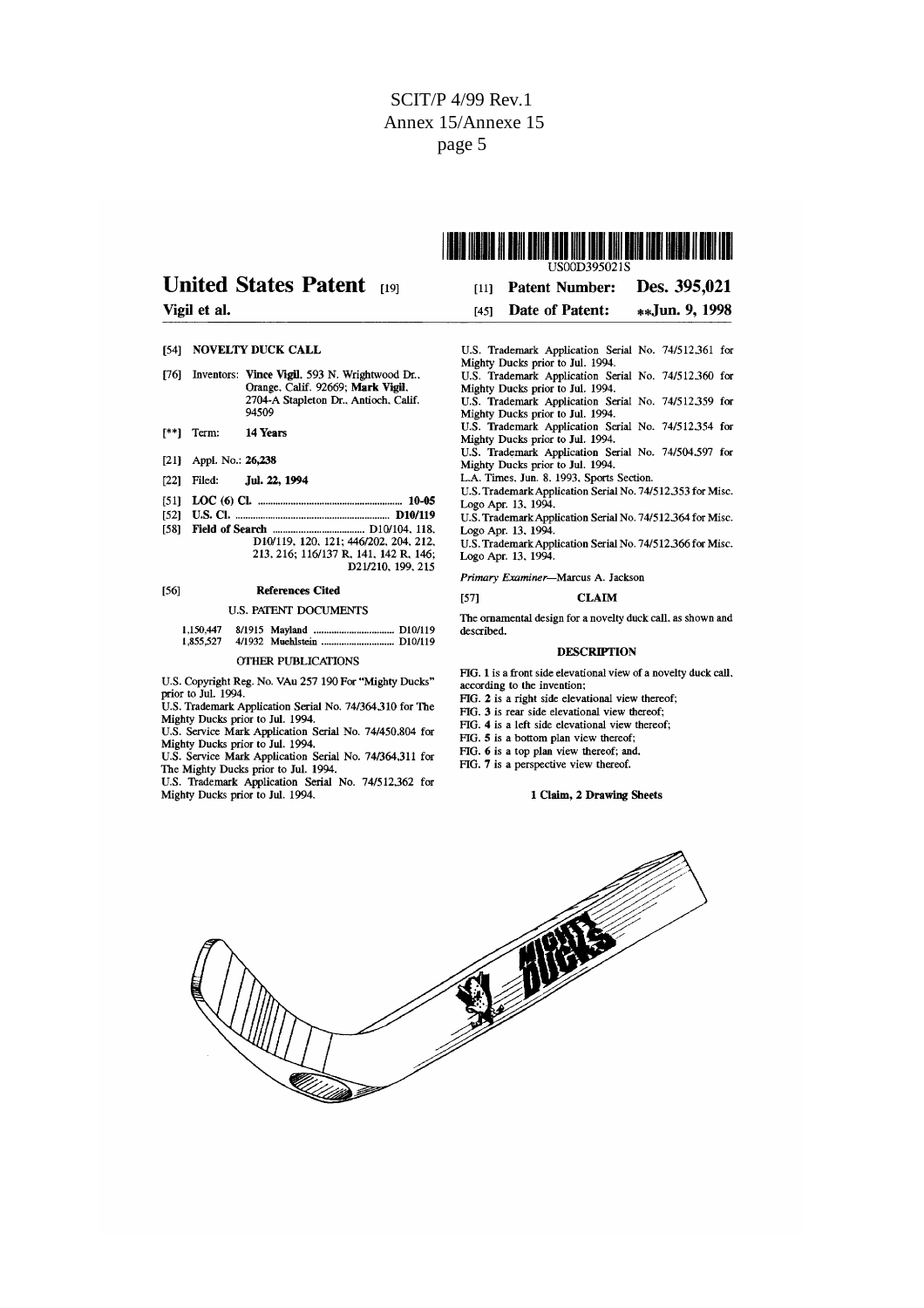## **United States Patent 1191**

Wells-Papanek Doris E. et al.

- [54] ICON FOR VOICE FILE OR THE LIKE
- [75] Inventors: Wells-Papanek Doris E.; William L. Verplank, both of Menlo Park;<br>Norman L. Cox, Mountain View, all of Calif.
- [73] Assignee: Xerox Corporation, Stamford, Conn.
- 14 Years  $[$ \*\*] Term:
- [21] Appl. No.: 806,303
- Dec. 9, 1985 Filed:  $[22]$
- <u>2008 7, 2008</u><br>18/**27**; D20/29 **U.S. CL.**
- $\begin{bmatrix} 52 \\ 158 \end{bmatrix}$

#### $[56]$ **References Cited PUBLICATIONS**

Closed Captioned by NCI (Registered Service Mark of National Captioning Institute).

Letraset Graphic Art Materials Reference Manual 1983, p. 222—Flashes Sheet 4241 at bottom right, Word Balloons.

"The Star User Interface: An Overview", David C. Smith et al., Proceedings of National Computer Conference, Houston, TX; Jun. 7-10, 1982, pp. 515-528; sec[11] Patent Number: Des. 298,144 Date of Patent: \*\* Oct. 18, 1988  $[45]$ 

ond printing, 1984 pp. 1-28, Xerox Office Systems Technology, pub. Xerox Corporation.

Technology, pub. Xerox Corporation.<br>
"Designing the Star User Interface", David C. Smith et<br>
al., Byte Magazine, vol. 7(4) pp. 242–282, Apr. 1982;<br>
second printing, 1984, pp. 1–28, Xerox Office Systems<br>
Technology, pub. Xe

ACM CHI '83, Conference Proceedings, pp. 72-77, Boston, MA, Dec. 12-15, 1983.

Symbols or Icons Used on Xerox 8010 Professional Workstation announced for Sale 5/81 (6 pages).

Primary Examiner-Louis S. Zarfas

Attorney, Agent, or Firm-W. Douglas Carothers, Jr.

 $[57]$ **CLAIM** 

The ornamental design for an icon for voice file or the like, as shown and described.

#### **DESCRIPTION**

FIG. 1 is a face view of an icon for voice file or the like showing our new design in display position;

FIG. 2 is a face view of the icon alone;

FIG. 3 is a face view of a smaller embodiment of the icon; and

FIG. 4 is a face view of the icon on an enlarged scale. The broken line showing of a partial half tone display screen in FIG. 1 is for illustrative purposes only and forms no part of the claimed design.

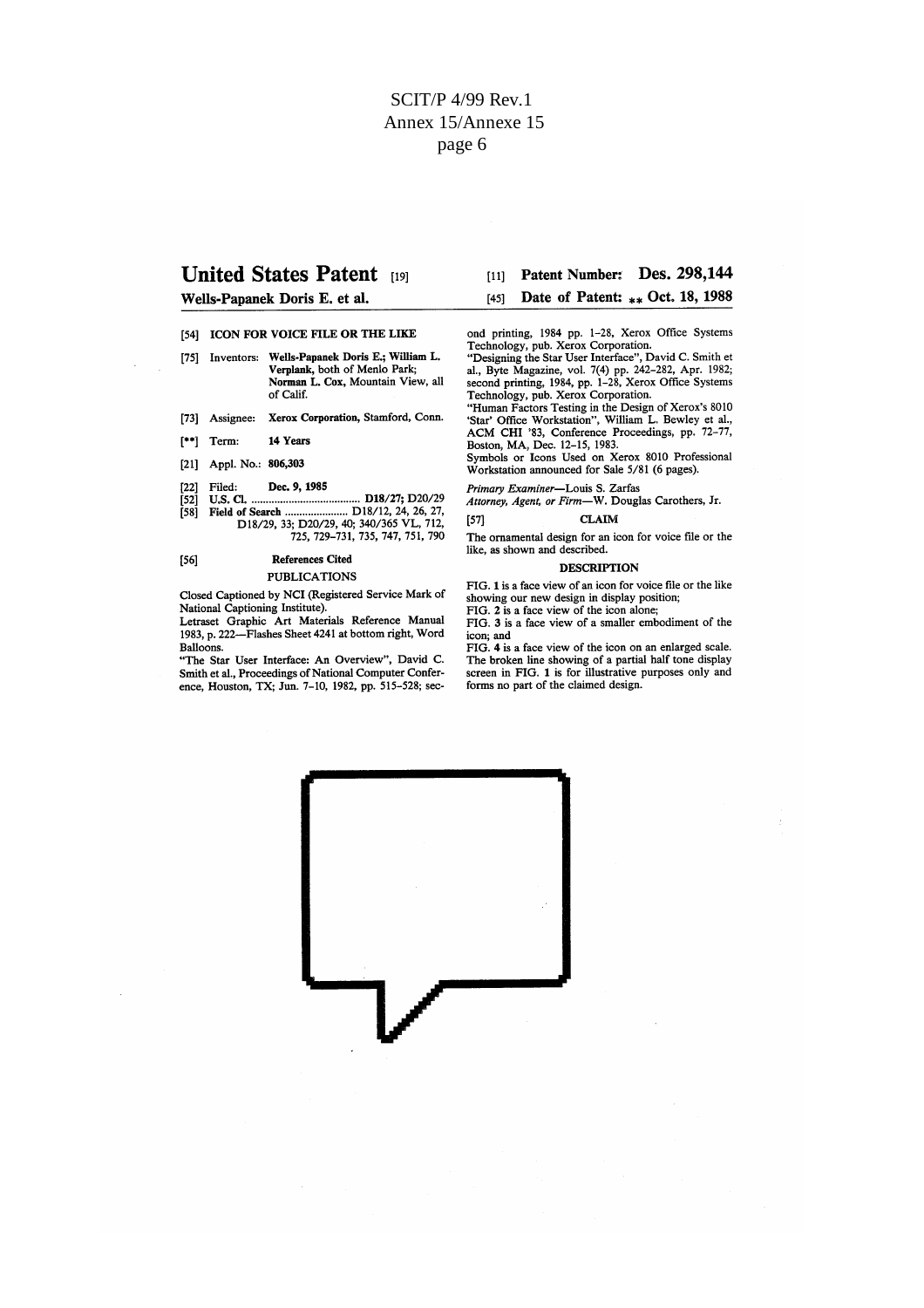## ANNEX 16/ANNEXE 16

**From:** "Hilda Rodríguez Fuentes" <hilda@ocpi.cu> To: <scit.mail@wipo.int> **Date:** Fri, Oct 29, 1999 6:41 PM<br> **Subject:** [Fwd: respuesta de la OCPI [Fwd: respuesta de la OCPI]

- > >
- >
- >

Ciudad de La Habana, 28 de octubre de 1999

- $\overline{\phantom{a}}$
- > Sr. K-P. Wittig
- > Director Adjunto
- > del Departamento de Servicios
- > de Información Interoficinas
- > OMPI
- >
- > Sr. Wittig
- >

> Después de realizado un estudio del material de referencia C.SCIT

 $> 2456(03)$  "Citación de documentos de propiedad industrial distintos de

> los documentos de patente, en el marco de la norma ST.14 de la OMPI"

> (Tarea Nº40), consideramos de gran importancia la revisión de esta

> norma, y proponemos se analice la inclusión en las REFERENCIAS párrafo

> 7 correspondiente a la norma ST.14, de la norma ST.20, ya que la misma

> se ocupa de la "Preparación de índices de los nombres propios de los

> documentos de patentes" e incluye la forma de presentación de los

> nombres de las Empresas, Instituciones, etc y consideramos este dato

> de gran relevancia cuando se va a citar un documento de patente como > referencia.

>

> Le saluda atentamente,

 $\overline{\phantom{0}}$ 

> Lic. Lissy Guzmán Cedeño

> Especialista Información

> Dpto. Información de Patentes

> OCPI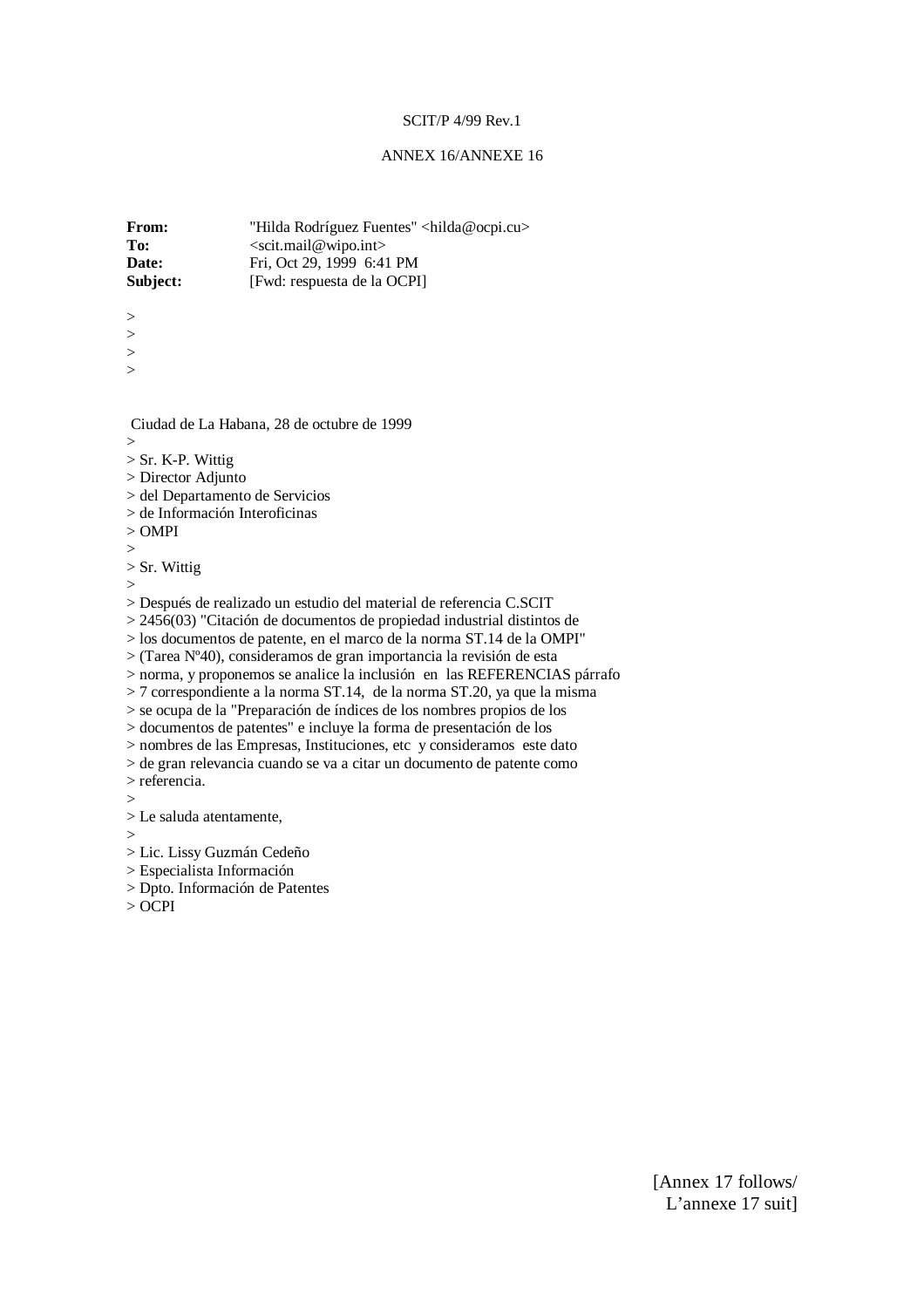## ANNEX 17/ANNEXE 17

**From:**  $"Zuzana Hanculakova"$ To: <SCIT.mail@wipo.int> **Date:** Thu, Oct 28, 1999 2:45 PM **Subject: C. SCIT 2456/03** 

Dear Mr. Wittig,

In response to your circular C.SCIT 2456/03 we are pleased to inform you, that Industrial Property Office of the Slovak Republic agrees with the proposed text of amended ST.14, which contains provisions on how to cite apart from patent documents and non-patent literature also industrial design documents. We suppose, that patent examiners will appreciate expanding the scope of the Standard in this sense.

Sincerely yours,

 Rastislav Mar\_ok Director of Patent

Documentation Dept.

[Annex 18 follows/ L'annexe 18 suit]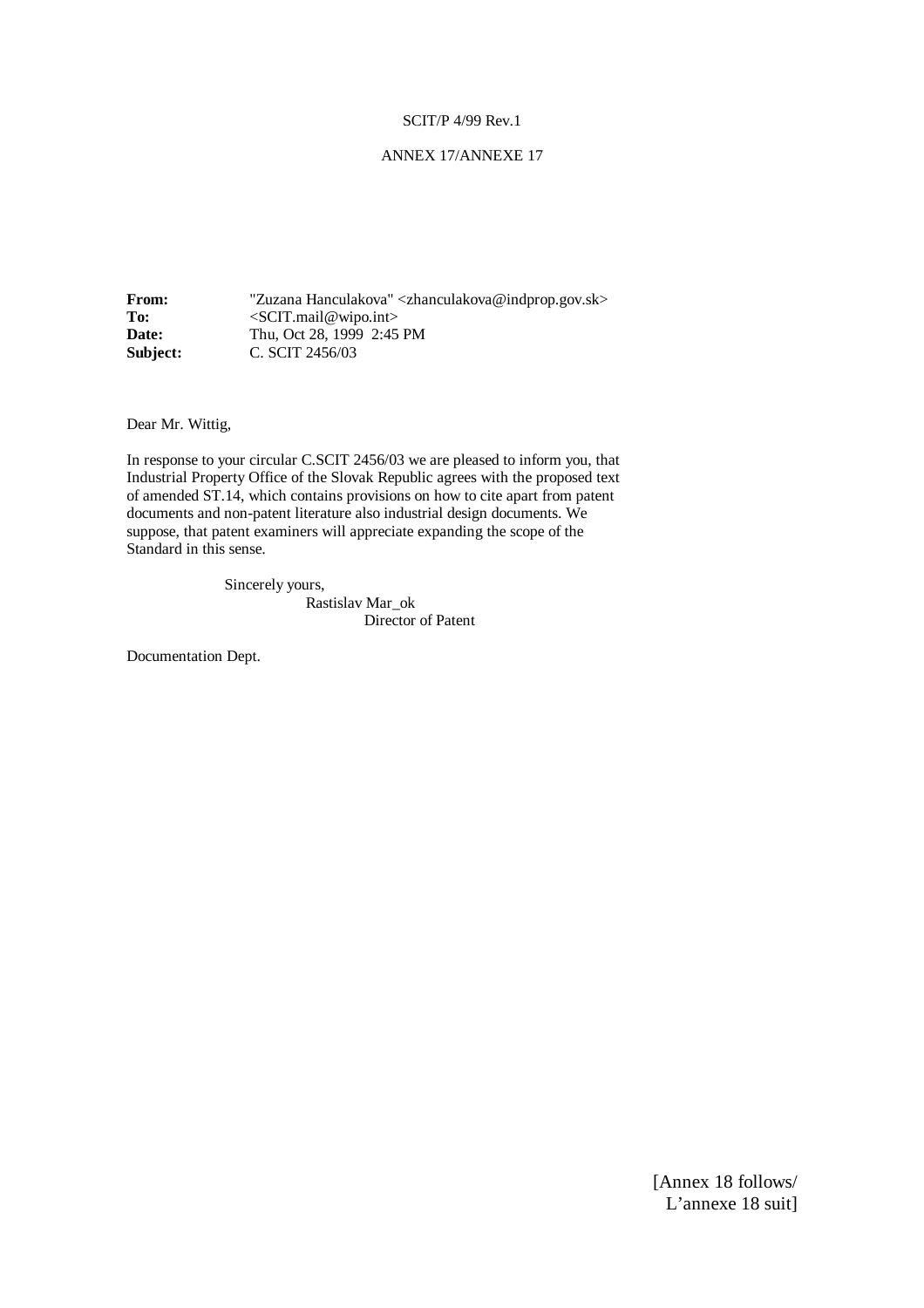## ANNEX 18/ANNEXE 18

**From:** \_\_\_\_\_\_\_\_\_\_\_\_\_\_\_\_\_\_\_\_\_\_\_\_\_\_\_\_\_\_\_\_<MKryukova.ag@rupto.ru> To: <scit.mail@wipo.int> **Date:** Fri, Oct 29, 1999 4:38 PM **Subject:** C.SCIT 2456

Dear Mr.Wittig,

Referring to the circular C.SCIT 2456 of August 2, 1999 I would like to inform you that the Russian Agency for Patents and Trademarks has no objection against inserting to the version of WIPO Standard ST.14 provisions on how to cite industrial design documents.

Nevertheless, regarding the process of industrial design examination, this Office considers it advisable to amend the text drafted by the International Bureau according to the notes below.

1. The heading of the Standard may be given in the following wording: "Recommendation for the inclusion of references cited in patent and industrial design documents".

2. Paragraph 12 needs to be added with another example providing a sequence of documents cited for industrial designs.

3. Since the category codes under paragraph 15 are intended for inventions it would be recommended to consider the necessity to develop and add another list of category codes specified for industrial designs.

Sincerely yours,

A.Gvinepadze First Deputy Director Federal Institute of Industrial Property Rospatent

> [Annex 19 follows/ L'annexe 19 suit]